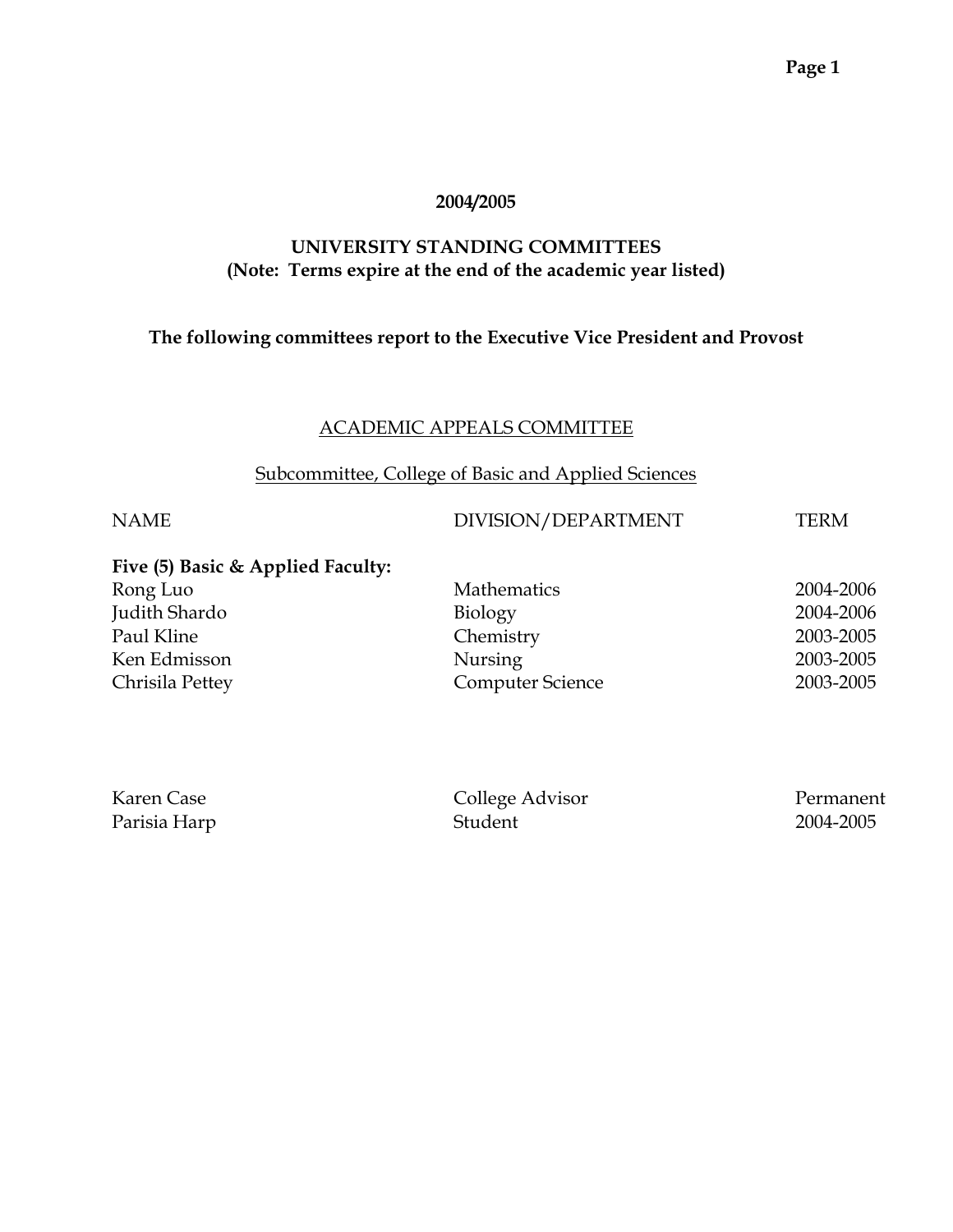# Subcommittee, College of Business

| <b>NAME</b>                | DIVISION/DEPARTMENT | TERM      |
|----------------------------|---------------------|-----------|
| Five (5) Business Faculty: |                     |           |
| Dan Reynolds               | Accounting          | 2004-2006 |
| Anthon Eff                 | Economics           | 2004-2006 |
| Cheryl Ward                | Management/Mktg.    | 2004-2006 |
| James Feller               | Economics           | 2003-2005 |
| Martha Balachandran        | <b>BMOM</b>         | 2003-2005 |
|                            |                     |           |
| Amanda Chambers            | College Advisor     | Permanent |
| To be filled               | Student             | 2004-2005 |

| To be filled | Student | 2004-2005 |
|--------------|---------|-----------|
|              |         |           |

## Subcommittee, College of Education and Behavioral Science

| <b>NAME</b>                 | DIVISION/DEPARTMENT           | TERM      |
|-----------------------------|-------------------------------|-----------|
| Five (5) Education Faculty: |                               |           |
| Robert Rogers               | Criminal Justice              | 2004-2006 |
| Linda Moore                 | <b>Educational Leadership</b> | 2004-2006 |
| Janet Colson                | <b>Human Sciences</b>         | 2003-2005 |
| William Langston            | Psychology                    | 2003-2005 |
| Kim Shibinski               | <b>Educational Leadership</b> | 2003-2005 |
| Sandie Norton               | College Advisor               | Permanent |
| <b>Whitney Bottorff</b>     | Student                       | 2004-2005 |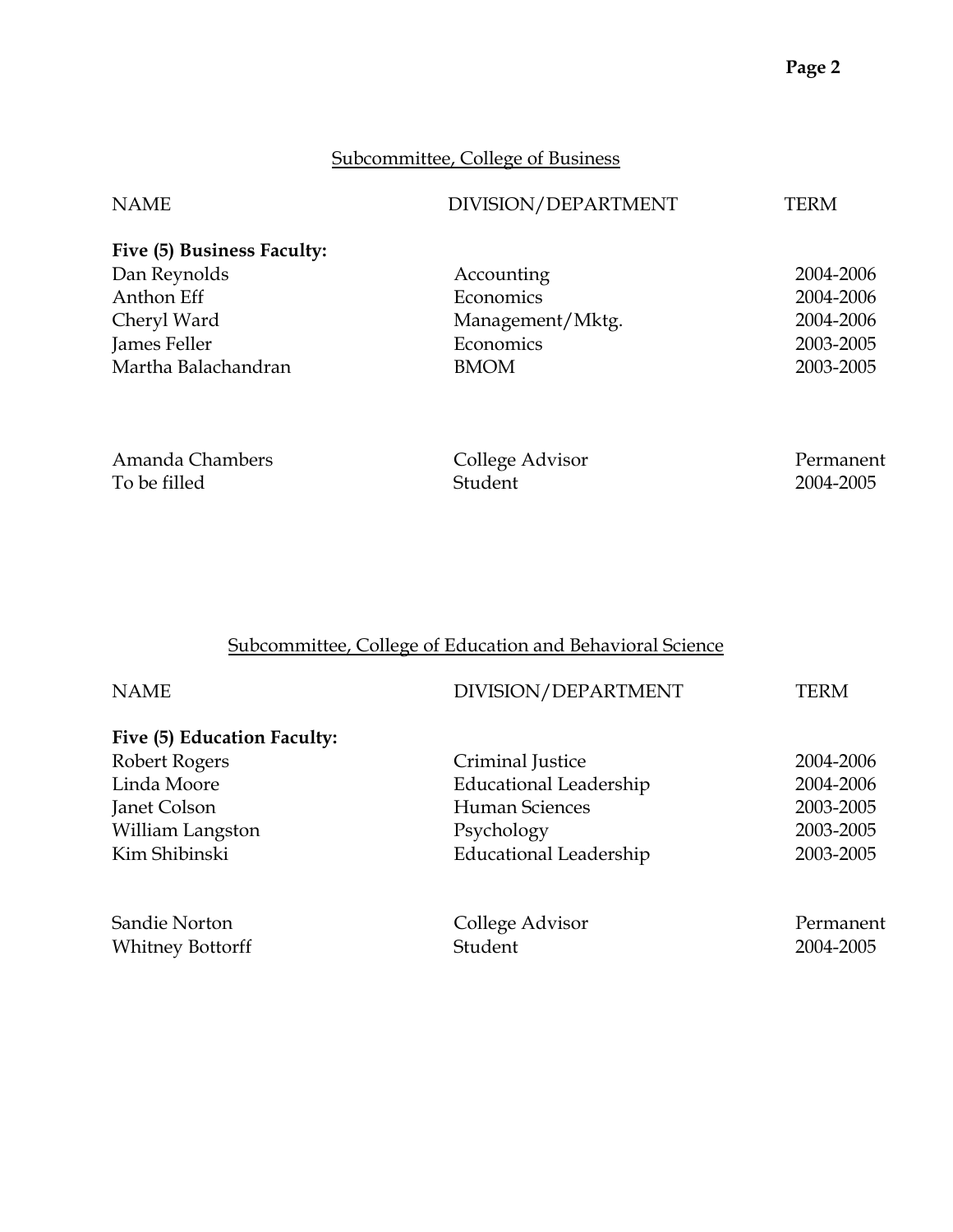## Subcommittee, College of Liberal Arts

| <b>NAME</b>                    | DIVISION/DEPARTMENT | <b>TERM</b> |
|--------------------------------|---------------------|-------------|
| Five (5) Liberal Arts Faculty: |                     |             |
| Louis Haas                     | History             | 2004-2006   |
| Sisavanh Houghton              | Art                 | 2004-2006   |
| Alfred Lutz                    | English             | 2003-2005   |
| Stephen Smith                  | Music               | 2003-2005   |
| Kathleen Therrien              | English             | 2003-2005   |
| <b>Annette Coorts</b>          | College Advisor     | Permanent   |
| Ellie Bledsoe                  | Student             | 2004-2005   |

| Ellie Bledsoe | Student | 2004-2005 |
|---------------|---------|-----------|
|               |         |           |

## Subcommittee, College of Mass Communication

| DIVISION/DEPARTMENT      | TERM            |
|--------------------------|-----------------|
|                          |                 |
| Electronic Media Com.    | 2004-2006       |
| Electronic Media Com.    | 2004-2006       |
| Journalism               | 2004-2006       |
| Recording Industry Mgmt. | 2004-2006       |
| Library                  | 2003-2005       |
|                          | Permanent       |
|                          | College Advisor |

| Paula Calahan | College Advisor | Permanent |
|---------------|-----------------|-----------|
| Laura Roberts | Student         | 2004-2005 |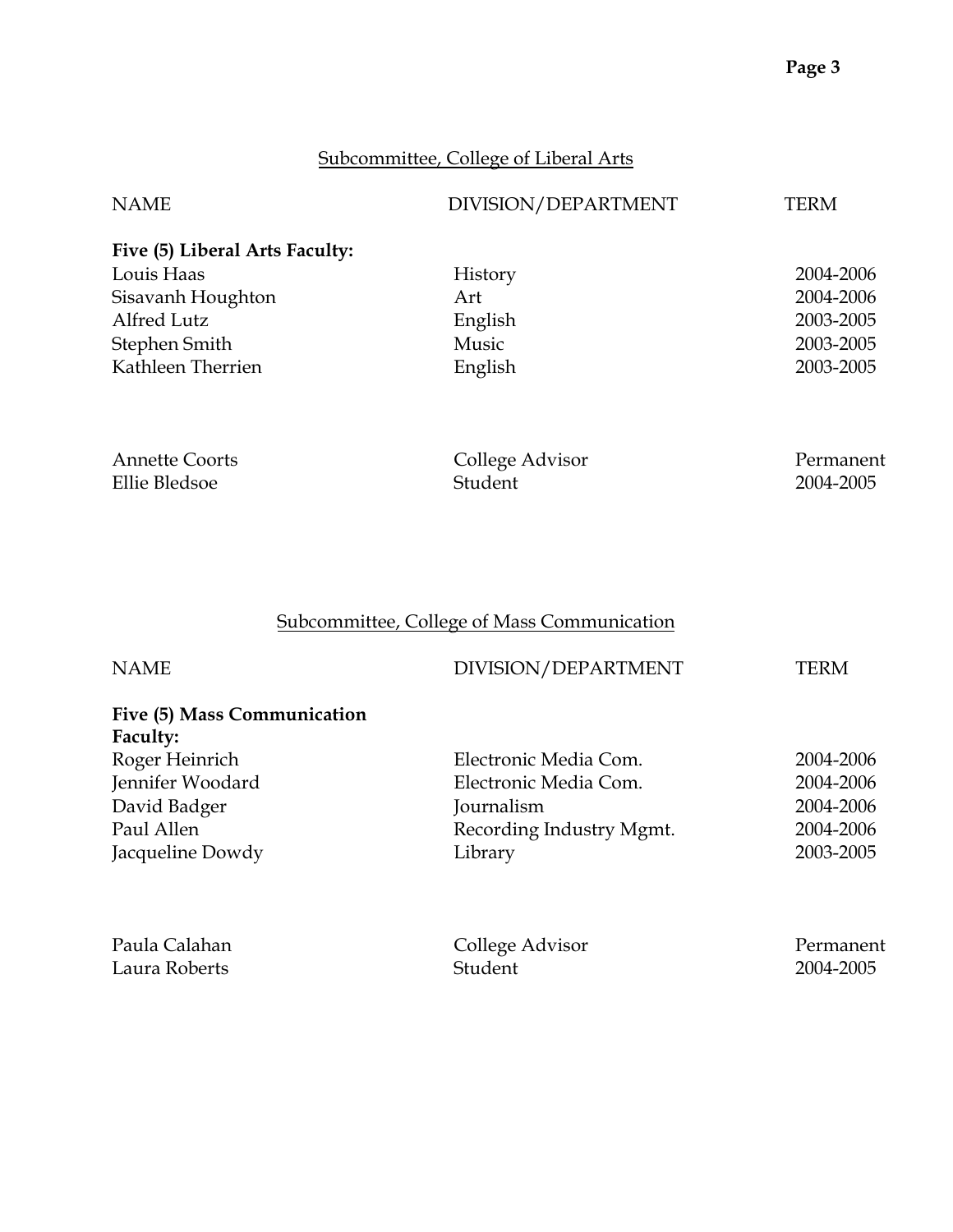# Subcommittee, Undeclared Majors and Developmental Studies

| <b>NAME</b>                    | DIVISION/DEPARTMENT             | TERM      |
|--------------------------------|---------------------------------|-----------|
| Four (4) Developmental Studies |                                 |           |
| Faculty:                       |                                 |           |
| Carol Dawson                   | Developmental Studies           | 2004-2006 |
| Joan Raines                    | Developmental Studies           | 2004-2006 |
| Georganne Ross                 | Developmental Studies           | 2004-2006 |
| Crosby Hunt                    | Developmental Studies           | 2003-2005 |
| Lewis Gray                     | Advisor, Academic Support Ctr.  | 2004-2006 |
| Laurie Witherow                | Director, Academic Support Ctr. | Permanent |
| Carol Ann Baily                | Director, Adult Services Center | Permanent |
| Jessica Tanner                 | Student                         | 2004-2005 |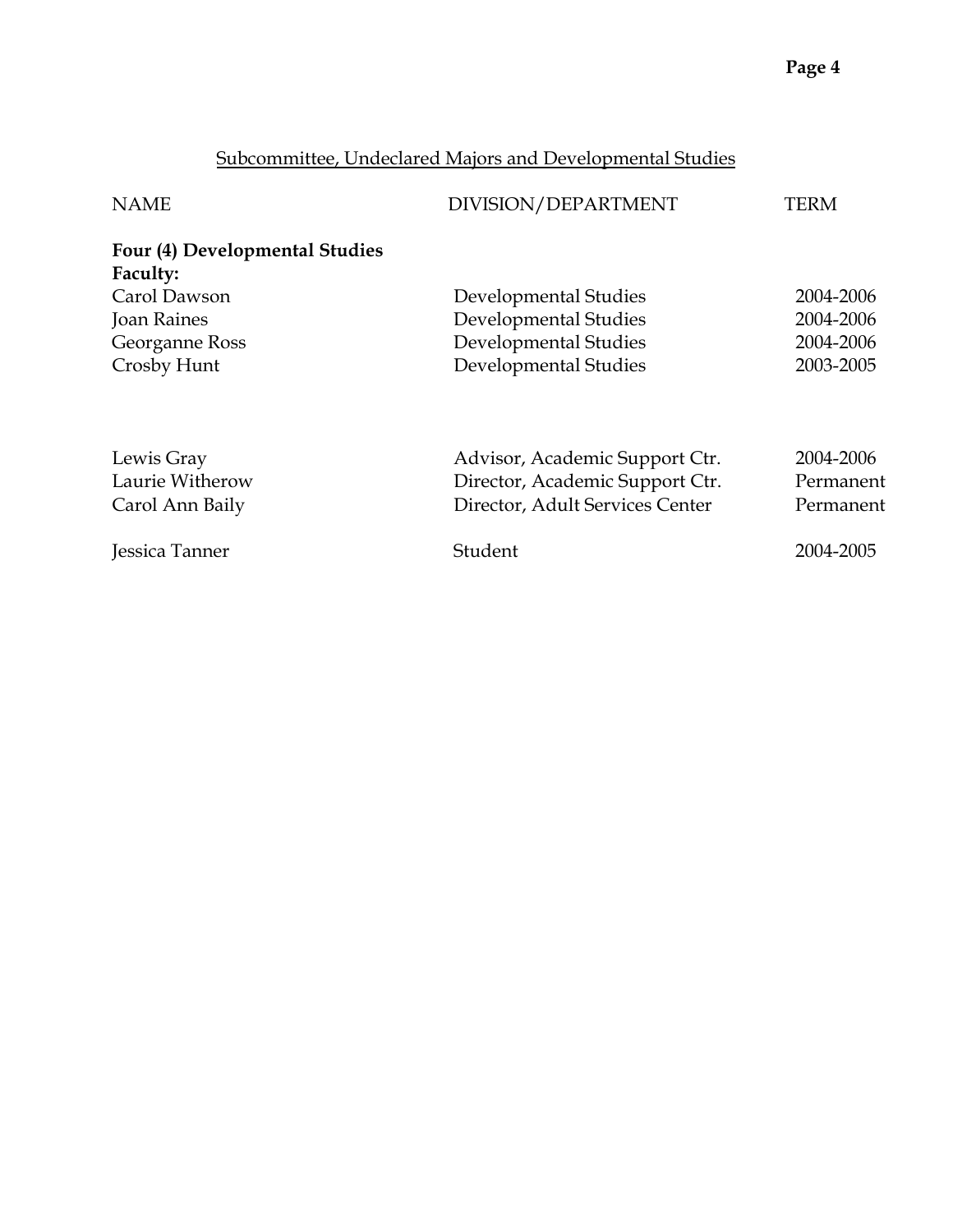#### ANIMAL CARE AND USE COMMITTEE

| <b>NAME</b>                                   | DIVISION/DEPARTMENT                                                  | <b>TERM</b>            |
|-----------------------------------------------|----------------------------------------------------------------------|------------------------|
| Vincent Cobb (Chair)<br><b>Margaret Seime</b> | $B \& A/Biology$<br>Liberal Arts/Social Work                         | 2003-2005<br>2003-2005 |
| John Haffner<br>Clay Harlin                   | Veterinarian/Horse Science Center<br><b>Community Representative</b> |                        |
| Myra Norman                                   | Director of Sponsored Programs                                       |                        |
| Two (2) Students:                             | Undergraduate Student<br>Graduate Student                            | 2004-2005<br>2004-2005 |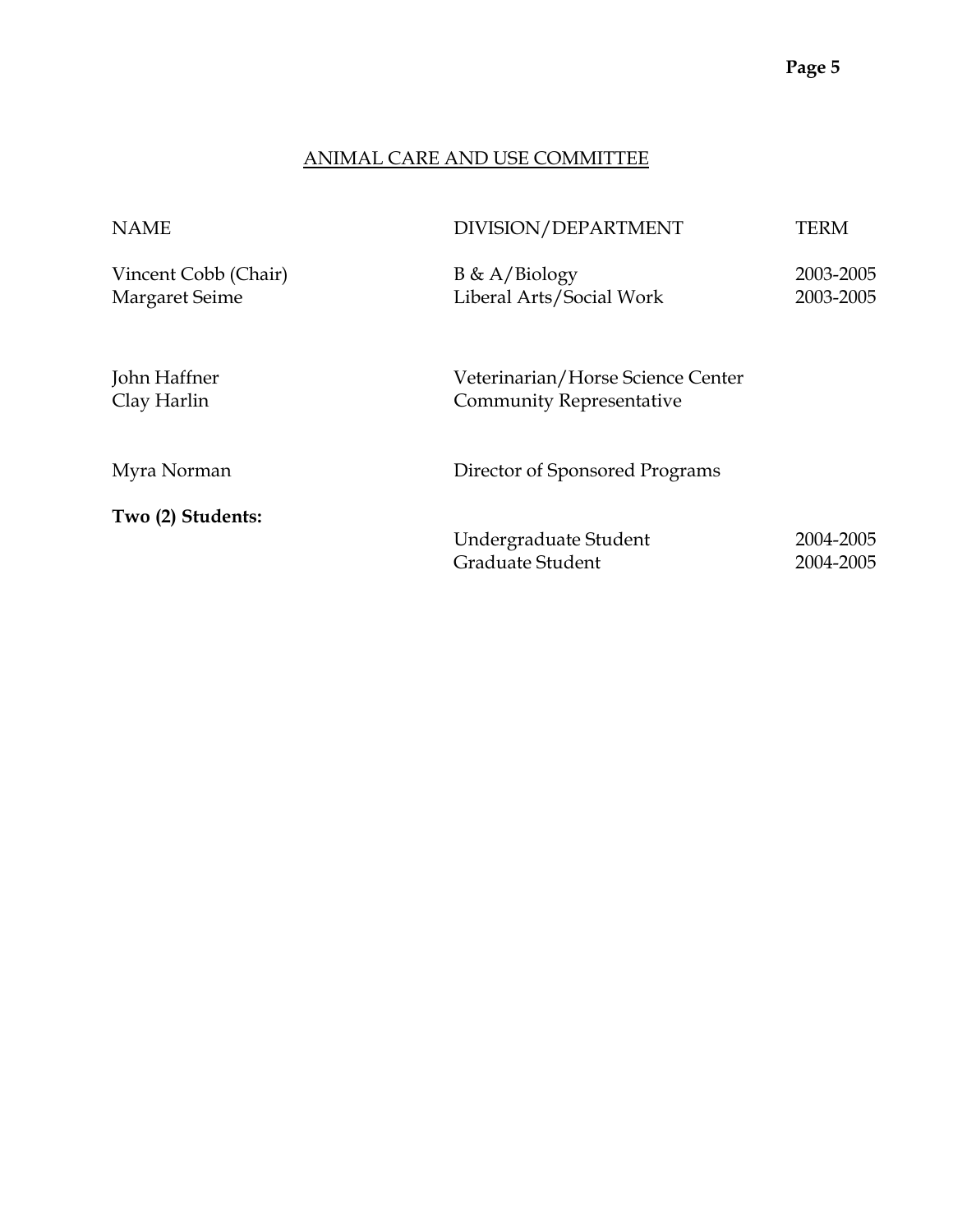# ATHLETIC COMMITTEE

| <b>NAME</b>            | DIVISION/DEPARTMENT                                        | TERM       |
|------------------------|------------------------------------------------------------|------------|
|                        | One (1) Faculty Each Undergraduate College (3 year terms): |            |
| Chris Haseleu          | Mass Com/Recording Industry Mgmt.                          | 2004-2007  |
| Beryl West             | Education/Psychology                                       | 2004-2007  |
| <b>Mamit Deme</b>      | Business/Economics                                         | 2003-2006  |
| Don Campbell           | $B \& A/Mathematics$                                       | 2002-2005  |
| <b>Margaret Seime</b>  | Liberal Arts/Social Work                                   | 2002-2005  |
| 2 At-Large Faculty:    |                                                            |            |
| K. R. Tillery          | Business/Management & Marketing                            | 2002-2005  |
| John MacBeth           | Education/HPERS                                            | 2003-2006  |
| <b>Terry Whiteside</b> | President's Representative                                 | Permanent  |
| <b>Boots Donnelly</b>  | <b>Athletic Director</b>                                   | Ex-Officio |
| Diane Turnham          | Senior Women's Administrator                               | Ex-Officio |
|                        | Outgoing Chair, Athletic Committee                         | 2004-2005  |
| <b>Tim Tackett</b>     | President, BRAA                                            | Ex-Officio |
| 2 Students:            |                                                            |            |
|                        |                                                            |            |

| Ted Geho     | Student | 2004-2005 |
|--------------|---------|-----------|
| Adam Osborne | Student | 2004-2005 |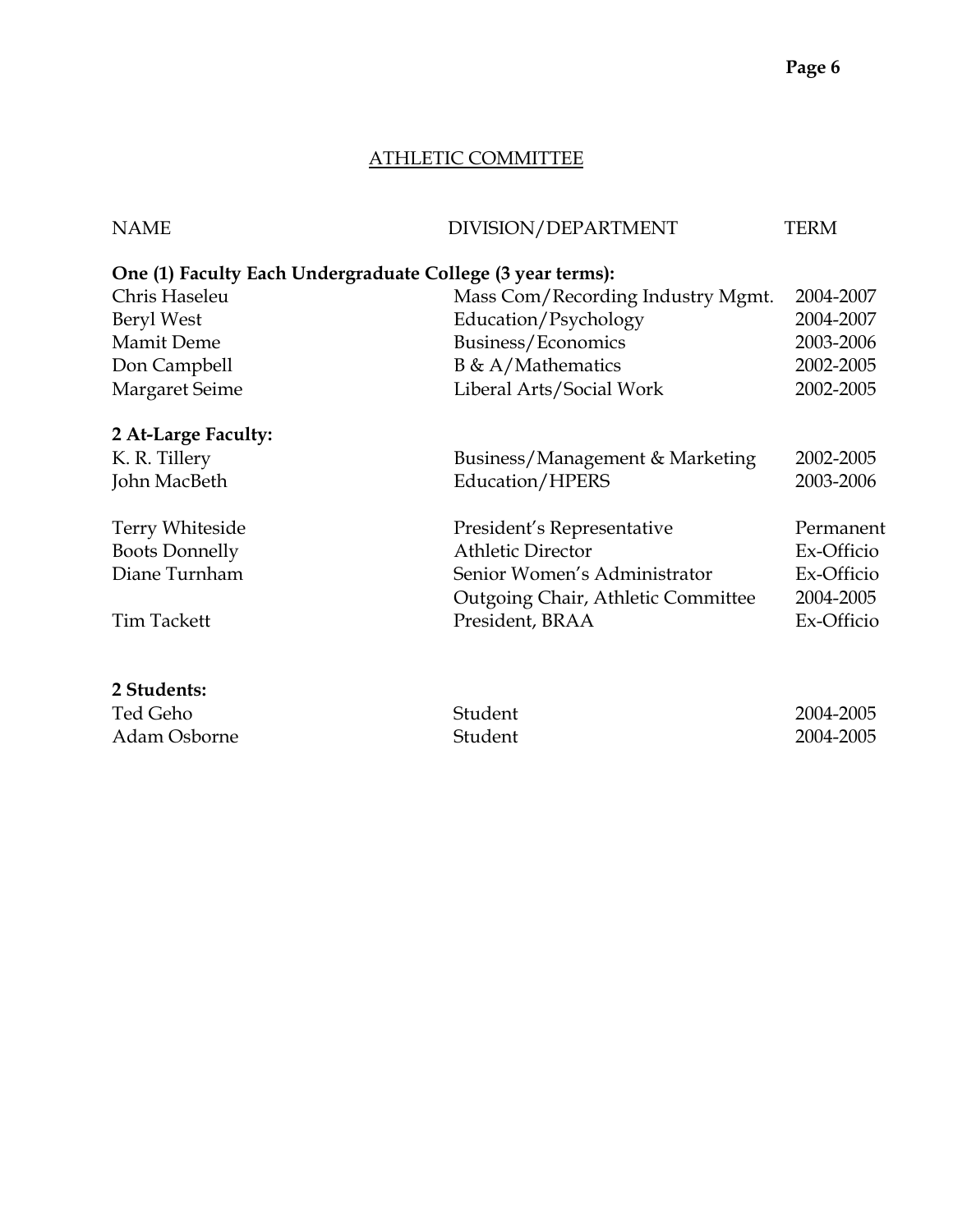#### ATHLETIC COMPLIANCE COMMITTEE

# NAME DIVISION/DEPARTMENT TERM Craig Cornish Liberal Arts/Music 2004-2006 Bryan Kethley Business/Management & Mktg. 2004-2006 Jon Scarlett Education/HPERS 2004-2006 Jeanne Massaquoi Dir.,Student Athlete Enhancement

Center/Athletic Academic Advisor Wynnifred Counts **Athletic Academic Advisor** Donna Victory Athletic Certification Officer David Chambers Financial Aid Officer Terry Whiteside Faculty Athletic Representative<br>Ellie Kunkel Director of Compliance Director of Compliance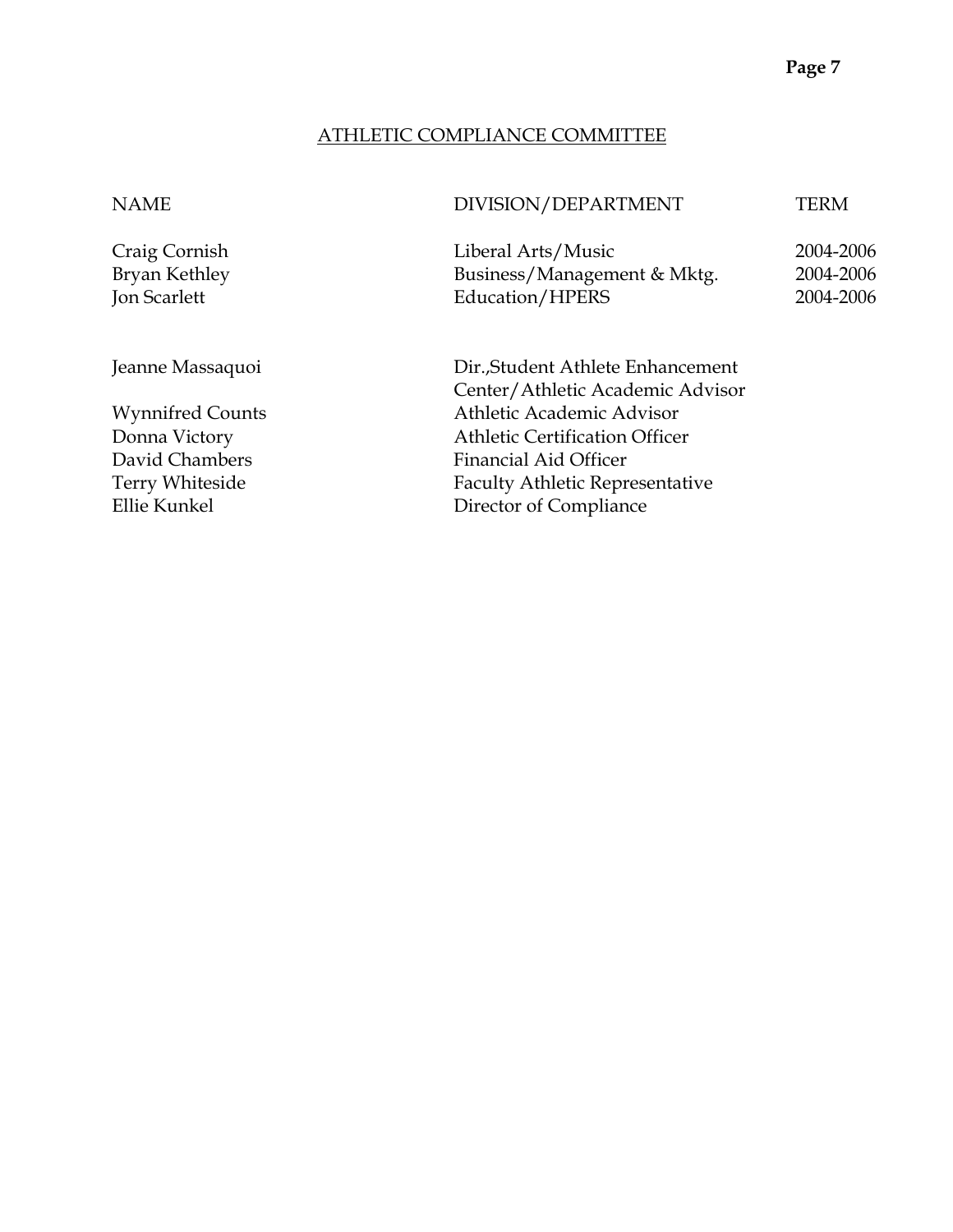#### CAREER ACHIEVEMENT AWARD COMMITTEE

| <b>NAME</b> | DIVISION/DEPARTMENT | <b>TERM</b> |
|-------------|---------------------|-------------|
|             |                     |             |

#### **Two (2) Tenured Faculty (Professor or Associate Professor)-Each Undergraduate College:**  B & A/Nursing 2004-2006 Emily Zeitz Business/Economics 2004-2006 Mary Fromuth Education/Psychology 2004-2006 Amy Staples Liberal Arts/History 2004-2006

| $m_{\rm c}$ and $m_{\rm c}$ and $m_{\rm c}$ | $\sim$ 0 $\sim$ 0 $\sim$ |
|---------------------------------------------|--------------------------|
| Mass Communication/Dev Studies              | 2004-2006                |
| $B \& A/Mathematics$                        | 2003-2005                |
| Business/Accounting                         | 2003-2005                |
| Education/Educational Leadership            | 2003-2005                |
| Liberal Arts/Political Science              | 2003-2005                |
| Mass Com/Library                            | 2003-2005                |
| Academic Dean, College of Mass              | 2004-2005                |
|                                             |                          |

Communication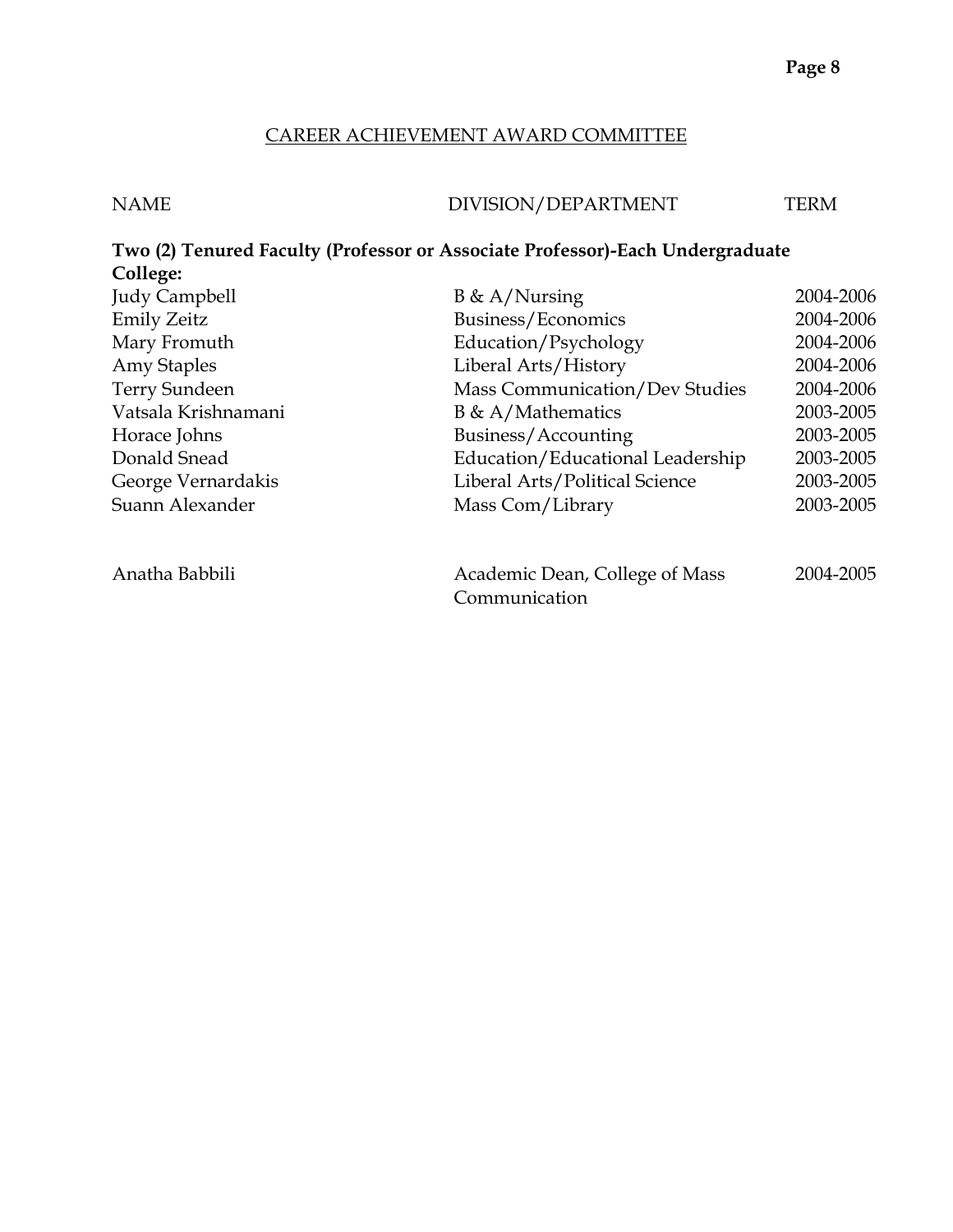#### CAMPUS NON-VIOLENCE COMMITTEE

| <b>NAME</b>               | DIVISION/DEPARTMENT               | TERM       |
|---------------------------|-----------------------------------|------------|
| One (1) At-Large Faculty: |                                   |            |
| Terrence Sundeen          | Mass Communications/Dev Studies   | 2003-2005  |
| Kathy Musselman           | Director, Human Resource Services |            |
| Roy Brewer                | Interim Director, Public Safety   |            |
| Jeanne Hoechst-Ronner     | <b>Guidance Services</b>          | 2004-2006  |
| Gene Fitch                | Dean, Student Life                |            |
| Terry Logan               | <b>Campus Safety Officer</b>      |            |
| Larry Burriss             | <b>President, Faculty Senate</b>  |            |
| Jon Stewart               | President, SGA                    |            |
| Susan Trentham            | Director, JAWC                    |            |
| James Floyd               | Legal Assistant to the President  | Ex-Officio |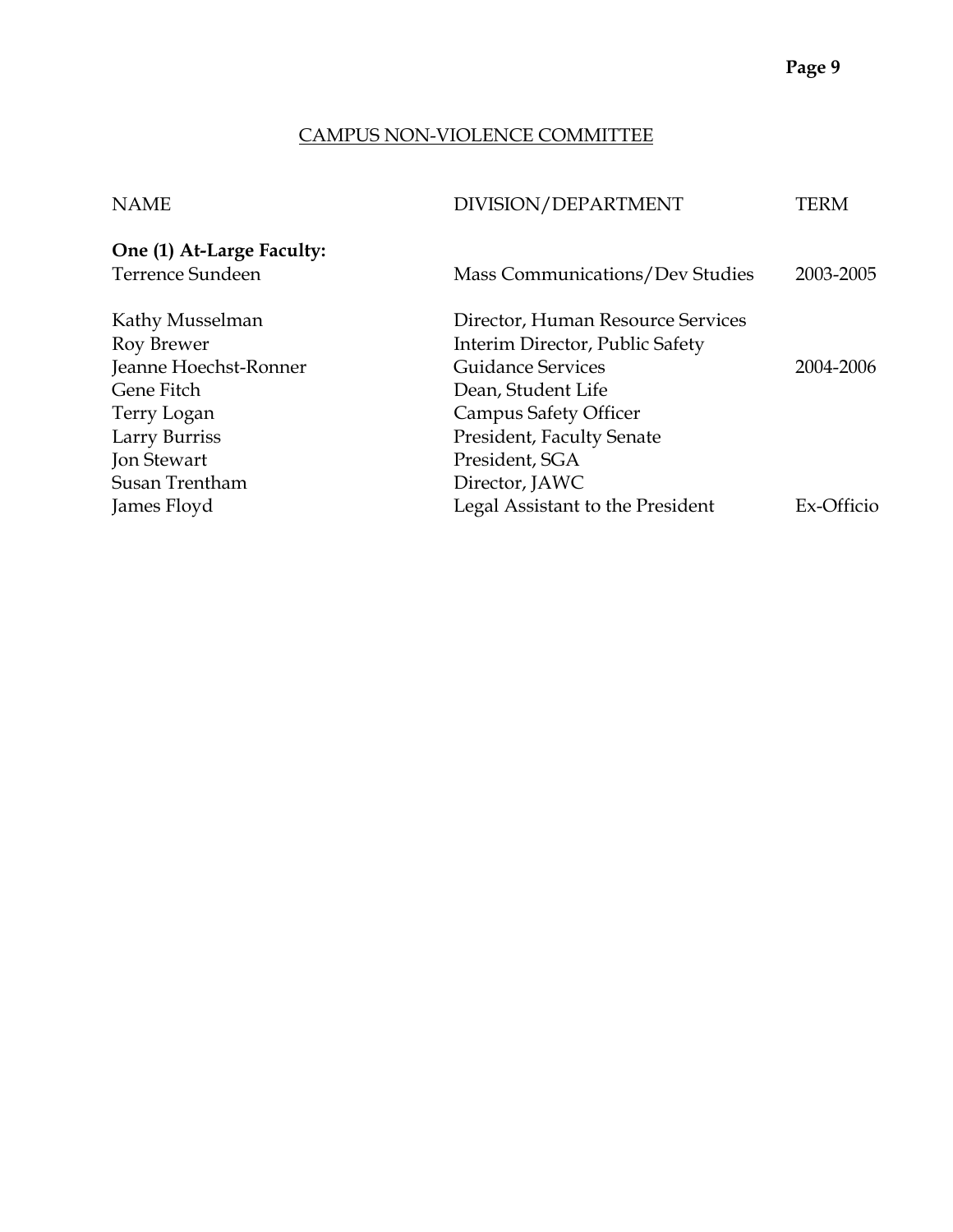#### CLASSROOM LABORATORY UTILIZATION AND EFFECTIVENESS

| <b>NAME</b>                                              | DIVISION/DEPARTMENT                     | <b>TERM</b> |
|----------------------------------------------------------|-----------------------------------------|-------------|
| One (1) Tenured Faculty from Each Undergraduate College: |                                         |             |
| Ellen Donovan                                            | Liberal Arts/English                    | 2004-2006   |
| Linda Clark                                              | Mass Communications/Dev Studies         | 2004-2006   |
| Dwight Patterson                                         | $B \& A/Chemistry$                      | 2003-2005   |
| Stan Gambill                                             | Business/Computer Info Systems          | 2003-2005   |
| Jennifer Caputo                                          | Education/HPERS                         | 2003-2005   |
|                                                          |                                         |             |
| Jack Thomas                                              | Vice Provost for Academic Affairs       |             |
| Jon Stewart                                              | President, SGA                          | 2004-2005   |
|                                                          | Student                                 | 2004-2005   |
| Lucinda Lea                                              | Vice President for Information          |             |
|                                                          | Technology                              |             |
| Patti Miller                                             | Director, Campus Planning               |             |
| David Gray                                               | Director, Facilities Services           |             |
| Watson Hannah                                            | Director, Academic Technology           |             |
|                                                          | <b>Planning and Projects</b>            |             |
| Crickett Pimentel                                        | <b>Scheduling Center Representative</b> |             |
| Larry Burriss                                            | <b>Faculty Senate President</b>         | 2004-2005   |
| Dan Pfeifer                                              | <b>Faculty Senate Past-President</b>    | 2004-2005   |
| Anantha Babbili                                          | Academic Dean                           | 2003-2005   |
| <b>Robert Spires</b>                                     | President, Chair's Council              | 2004-2005   |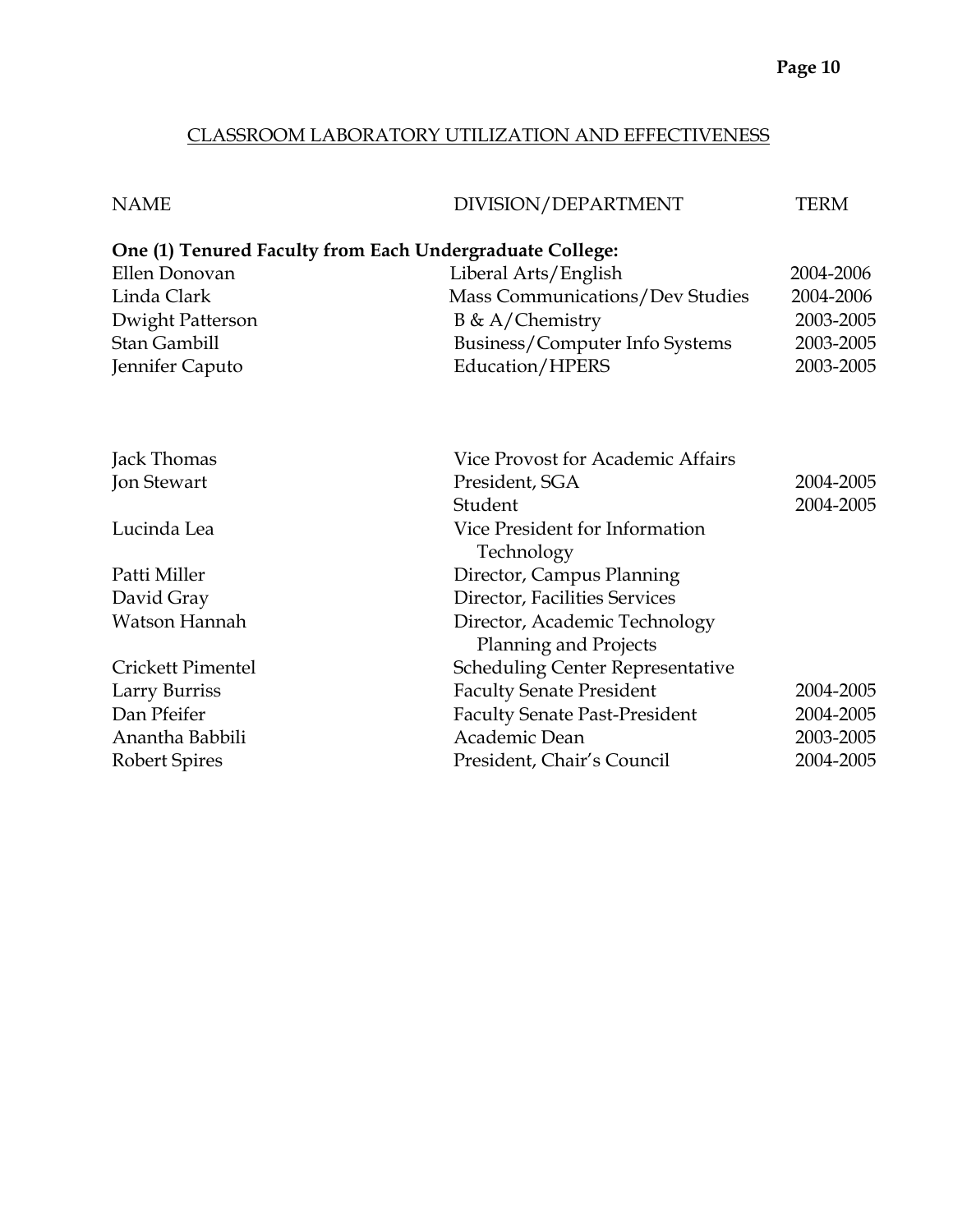#### COUNCIL ON TEACHER EDUCATION

| <b>NAME</b>                                     | DIVISION/DEPARTMENT                                         | <b>TERM</b> |
|-------------------------------------------------|-------------------------------------------------------------|-------------|
| Gloria Bonner                                   | Dean, College of Education and<br><b>Behavioral Science</b> | Chair       |
| Connie Jones                                    | Chair, Elementary/Special Education                         |             |
| Jim Huffman                                     | Chair, Educational Leadership                               |             |
| Dellmar Walker                                  | Chair, Human Sciences                                       |             |
| Two (2) Education Faculty:                      |                                                             |             |
| <b>Kathy Burriss</b>                            | Education/Elem & Special Education                          | 2004-2006   |
| Nancy Crews                                     | Education/Elem & Special Education                          | 2003-2005   |
| Three (3) Faculty Outside Education<br>College: |                                                             |             |
| John Hitchcock                                  | Mass Communications/Library                                 | 2004-2006   |
| Sandra Johnson                                  | $B \& A/Biology$                                            | 2003-2005   |
| <b>Trixie Smith</b>                             | Liberal Arts/English                                        | 2003-2005   |
| Two (2) Public School Licensed Practitioners:   |                                                             |             |
|                                                 | Teacher                                                     |             |
|                                                 | Teacher                                                     |             |
| <b>Willis Means</b>                             | Director, Clinical and Lab Experiences                      | Ex-Officio  |
| Two (2) Students:                               |                                                             |             |
|                                                 | Undergraduate Student                                       | 2004-2005   |
|                                                 | Graduate Student                                            | 2004-2005   |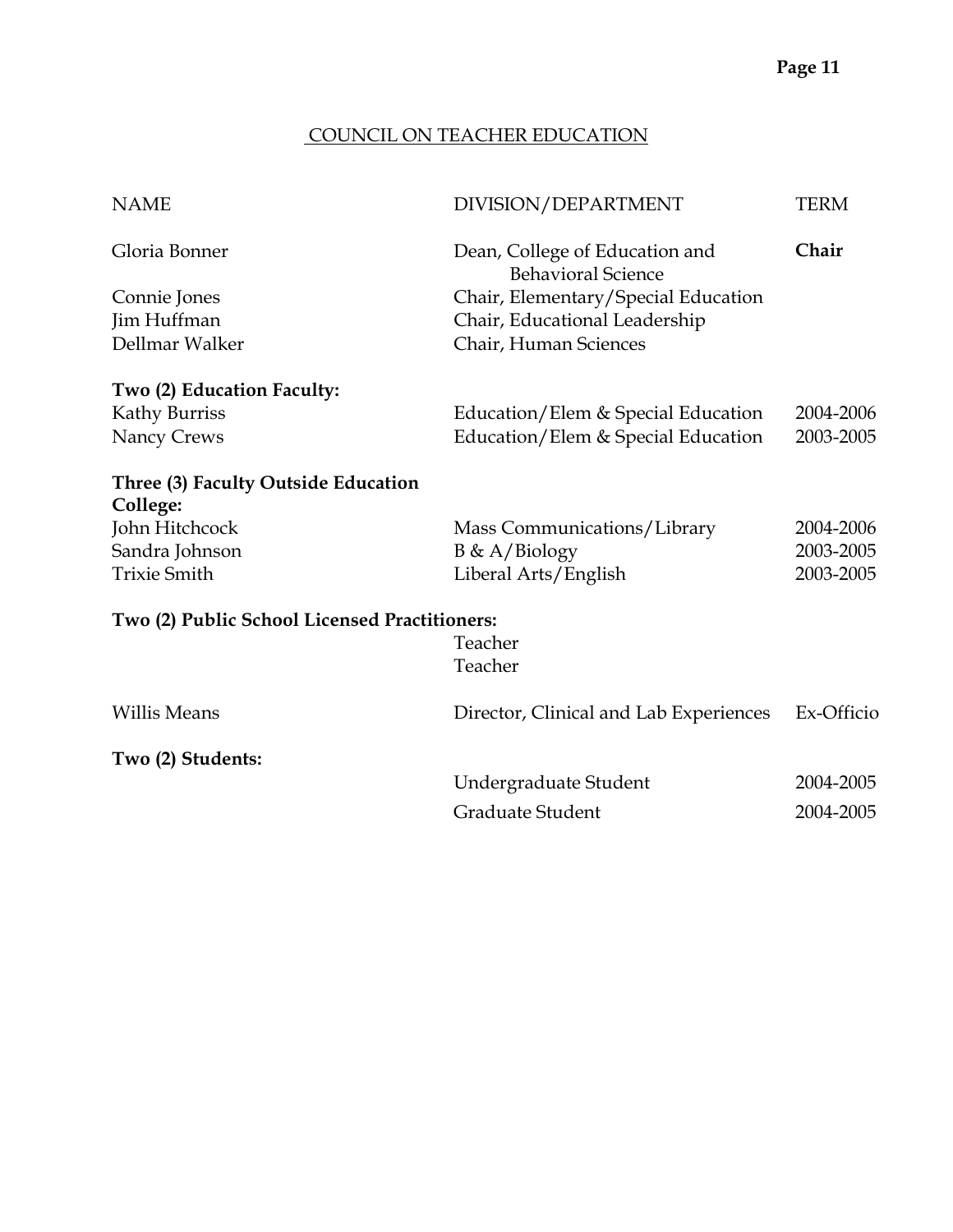#### CURRICULUM COMMITTEE

| <b>NAME</b>                                    | DIVISION/DEPARTMENT                | TERM       |  |
|------------------------------------------------|------------------------------------|------------|--|
| Two (2) Faculty Each Undergraduate<br>College: |                                    |            |  |
| Jeremy Winters                                 | $B \& A/Mathematics$               | 2004-2006  |  |
| Mirza Murtaza                                  | Business/Computer Info Systems     | 2004-2006  |  |
| Marilyn Lowder                                 | <b>Education/Human Sciences</b>    | 2004-2006  |  |
| Mendy Richards                                 | Liberal Arts/Speech & Theatre      | 2004-2006  |  |
| <b>Bob Pondillo</b>                            | Mass Com/Electronic Media          | 2004-2006  |  |
| Karim Salman                                   | B & A/Engineering Tech/Ind Studies | 2003-2005  |  |
| Richard Mpoyi                                  | Business/Management & Mktg         | 2003-2005  |  |
| Alan Musicant                                  | Education/Psychology               | 2003-2005  |  |
| Louis Haas                                     | Liberal Arts/History               | 2003-2005  |  |
| Matthew O'Brien                                | Mass Com/Recording Industry Mgmt   | 2003-2005  |  |
| Teresa Thomas                                  | Director of Records                | Ex-Officio |  |
| Two (2) Students/Upper Class Representatives:  |                                    |            |  |
| Paul Abbott                                    | Student                            | 2004-2005  |  |
| Kayla Henry                                    | Student                            | 2004-2005  |  |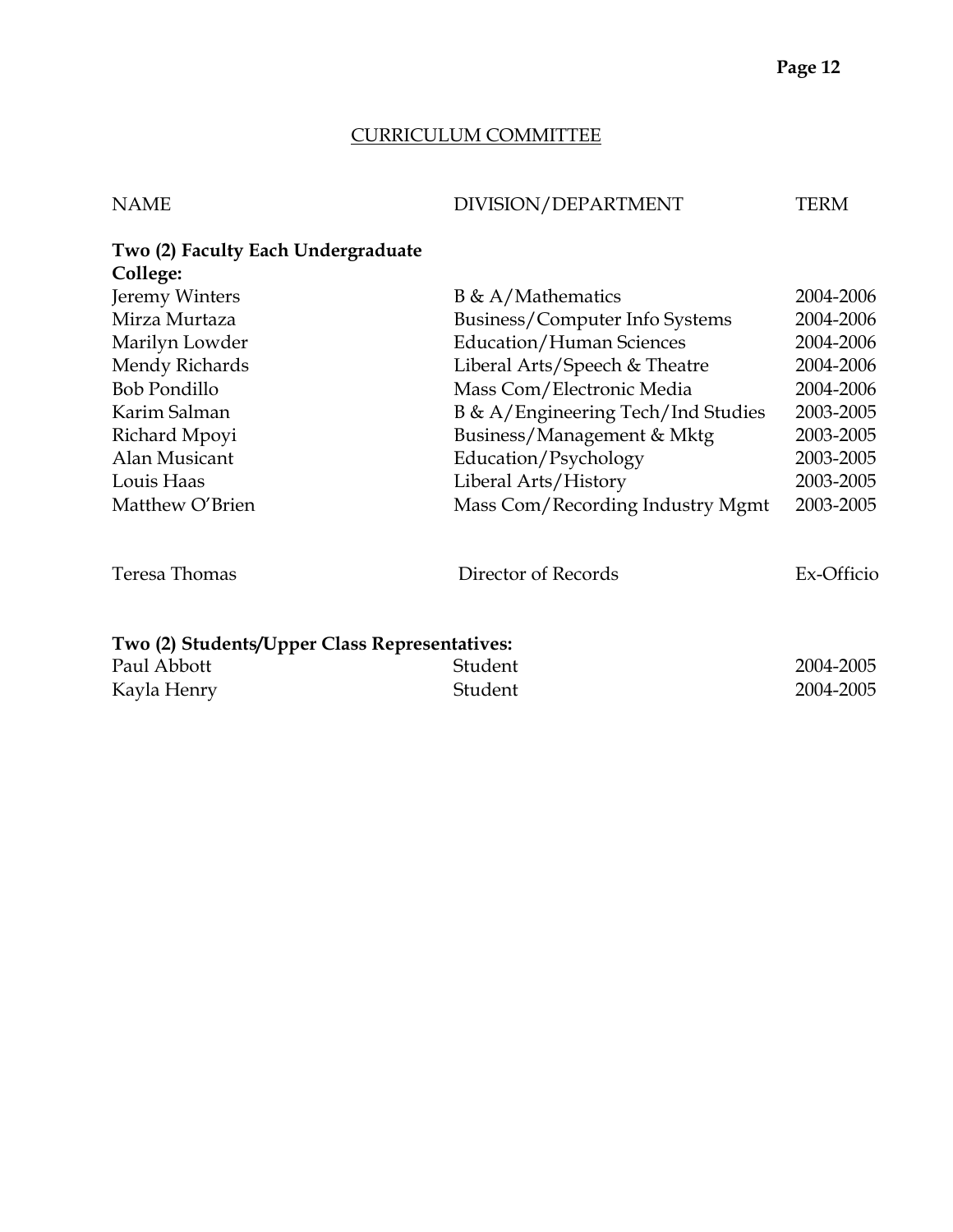#### FACULTY APPEALS COMMITTEE

| <b>NAME</b>                                             | DIVISION/DEPARTMENT            | TERM      |
|---------------------------------------------------------|--------------------------------|-----------|
| Two (2) Tenured Professors, Each Undergraduate College: |                                |           |
| Cindy Smith-Walters                                     | $B \& A/Biology$               | 2004-2006 |
| Phil Harper                                             | Business/Accounting            | 2004-2006 |
| Robert Rogers                                           | Education/Criminal Justice     | 2004-2006 |
| Elvira Casal                                            | Liberal Arts/English           | 2004-2006 |
| David Otts                                              | Mass Com/Developmental Studies | 2004-2006 |
| Zachariah Sinkala                                       | $B \& A/Mathematics$           | 2003-2005 |
| Stephen Lewis                                           | Business, BMOM                 | 2003-2005 |
| Dana Miller                                             | Education/Human Sciences       | 2003-2005 |

| 204101111121          | Laucation, Frantan Sciences   | $\sim$    |
|-----------------------|-------------------------------|-----------|
| Kevin Breault         | Liberal Arts/Soc/Anthropology | 2003-2005 |
| David Eason           | Mass Com/Journalism           | 2003-2005 |
| Three (3) Alternates: |                               |           |
|                       |                               |           |

| William Warren | Business/Management & Marketing | 2003-2005 |
|----------------|---------------------------------|-----------|
| Fred Crawford  | Liberal Arts/History            | 2003-2005 |
| Rich Barnet    | Mass Com/Recording Industry     | 2003-2005 |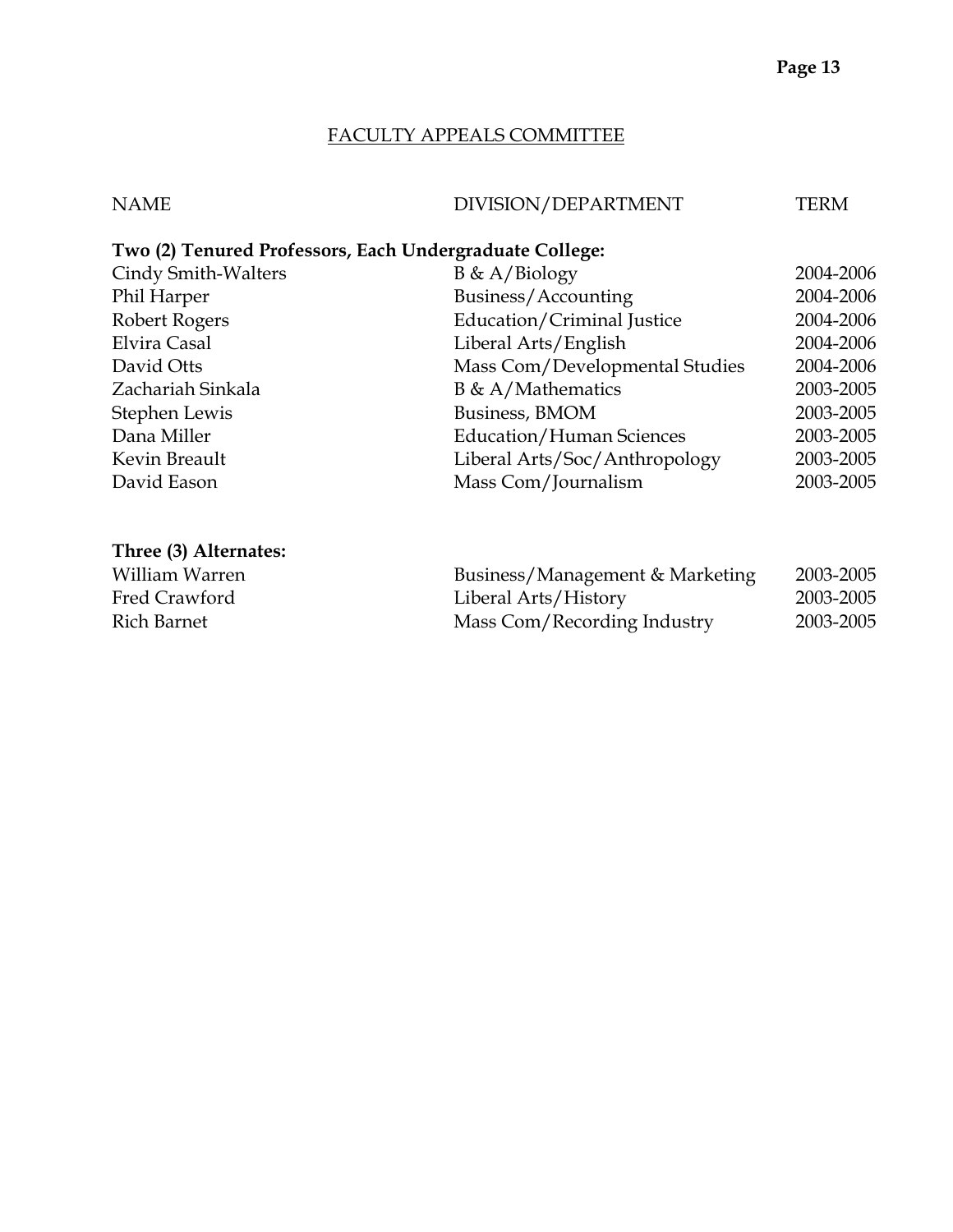#### FACULTY DEVELOPMENT COMMITTEE

#### NAME DIVISION/DEPARTMENT TERM

**One (1) Faculty, Each Undergraduate College:** 

| Diane Sawyer     | Education/Dyslexic Studies         | 2004-2006 |
|------------------|------------------------------------|-----------|
|                  | Mass Com/                          | 2004-2006 |
| Thuhang Tran     | Business/Management & Mktg         | 2004-2006 |
| Chong Chen       | B & A/Engineering Tech/Ind Studies | 2003-2005 |
| Melinda Richards | Liberal Arts/Speech & Theatre      | 2003-2005 |

## **Two (2) At-Large Faculty:**  Aleka Blackwell

| Aleka Blackwell | Liberal Arts/English             | 2003-2005 |
|-----------------|----------------------------------|-----------|
| John Dougan     | Mass Com/Recording Industry Mgmt | 2003-2005 |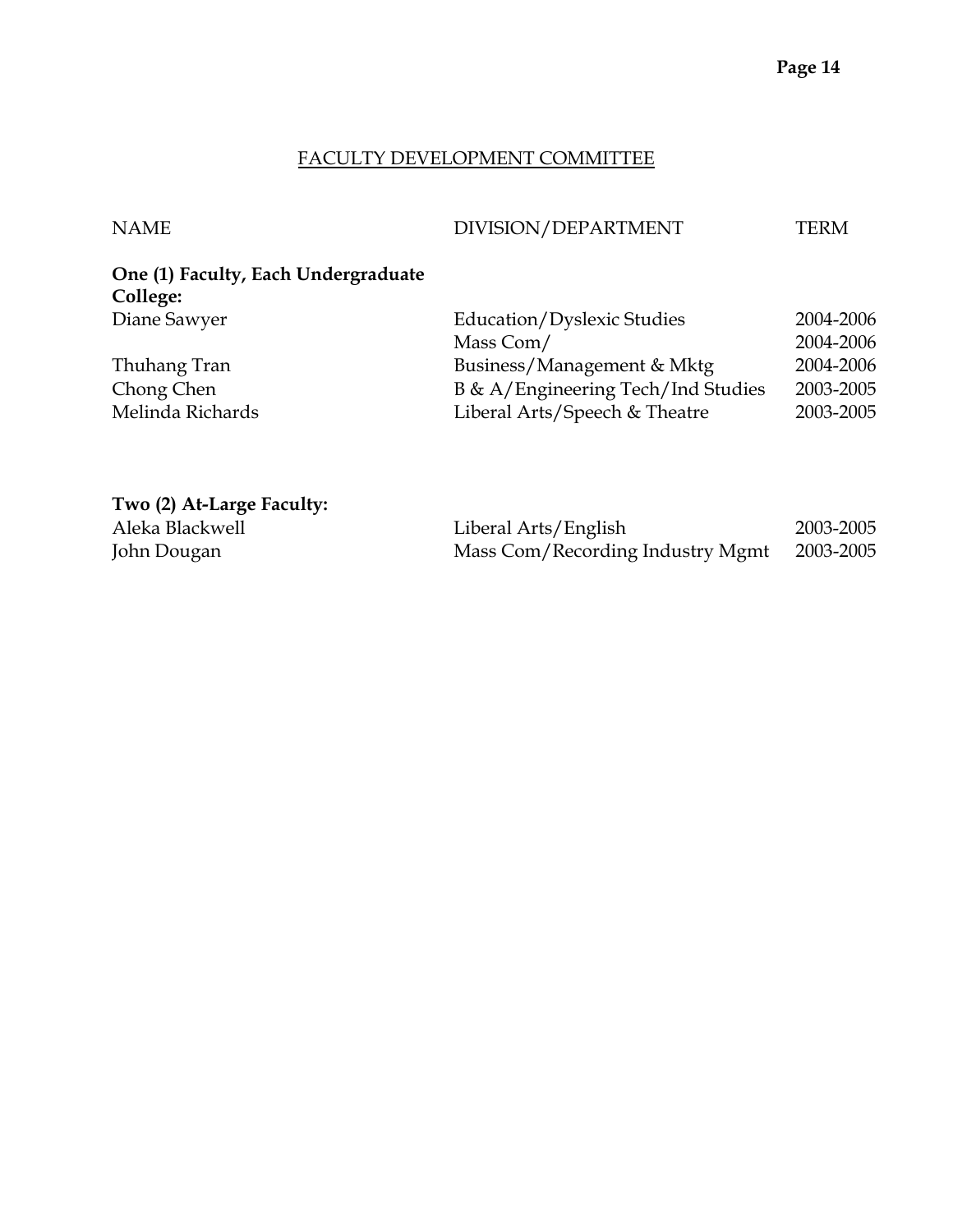#### **Page 15**

#### FACULTY RESEARCH AND CREATIVE ACTIVITY COMMITTEE

#### NAME DIVISION/DEPARTMENT TERM

### **One (1) Faculty, Each Undergraduate College:**

| Matt O'Brien   | Mass Com/Recording Industry Mgmt  | 2004-2006 |
|----------------|-----------------------------------|-----------|
| Nghiep Nguyen  | Business/Economics/Finance        | 2004-2006 |
| Dana Fuller    | Education/Psychology              | 2004-2006 |
| Jetta Halladay | Liberal Arts/Speech/Theatre       | 2004-2006 |
| Faleh Sbenaty  | B & A/EngineeringTech/Ind Studies | 2003-2005 |

#### **Two (2) At-Large Faculty:**

| Heidi Altman    | Liberal Arts/Sociology/Anthropology 2003-2005 |           |
|-----------------|-----------------------------------------------|-----------|
| Jennifer Dooley | Mass Com/Developmental Studies                | 2003-2005 |

| Abdul Rao   | Dean, College of Graduate Studies     | Ex-Officio |
|-------------|---------------------------------------|------------|
| Myra Norman | Director, Sponsored Programs          | Ex-Officio |
| Faye Parham | Director, Institutional Effectiveness | Consultant |
| Lucinda Lea | Vice President, Info Technology       | Consultant |
| Kirk Purdom | Director, Development                 | Consultant |
|             |                                       |            |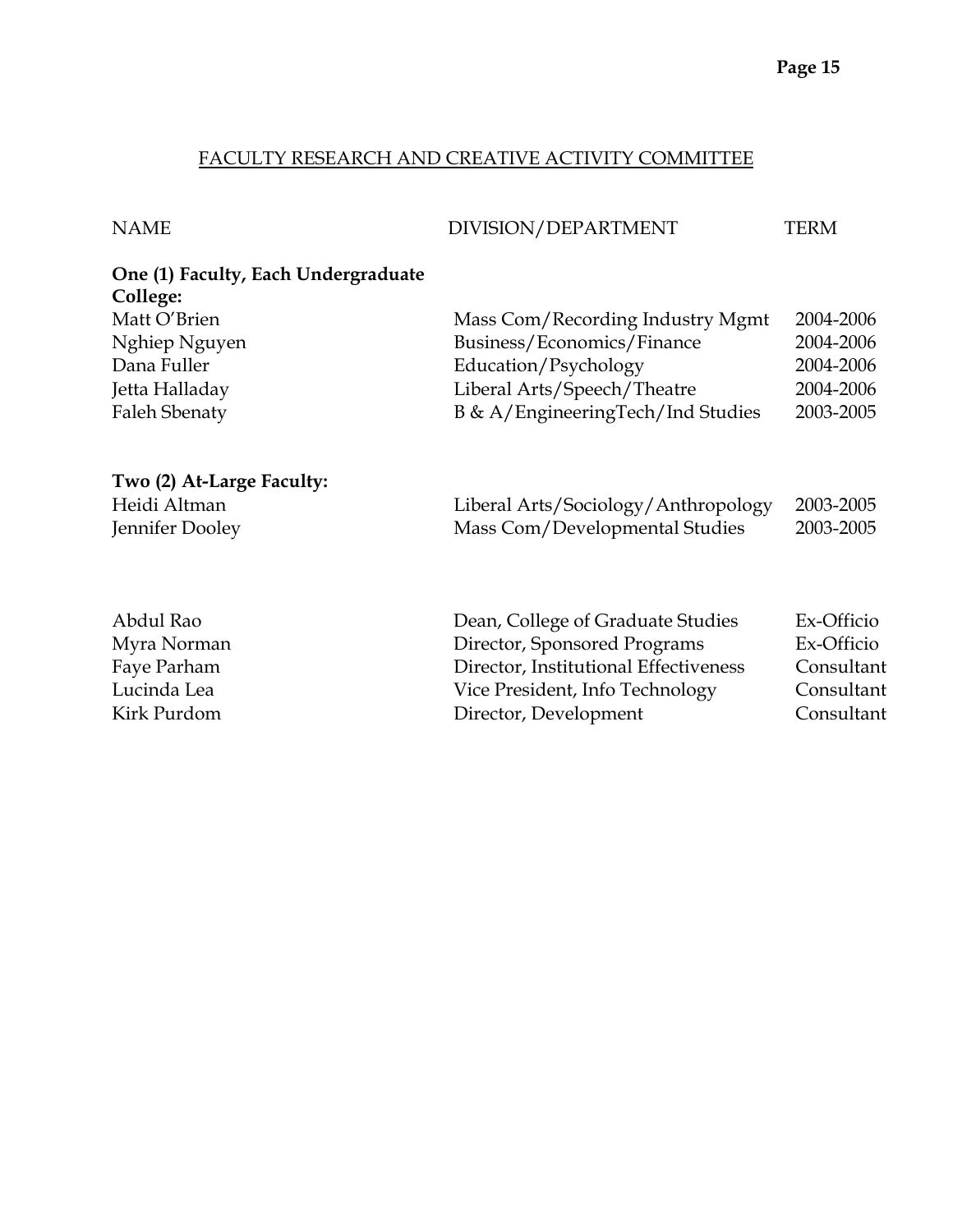#### UNIVERSITY COMMITTEE ON GENERAL EDUCATION

| <b>NAME</b>                           | DIVISION/DEPARTMENT                   | <b>TERM</b> |
|---------------------------------------|---------------------------------------|-------------|
| Three (3) Faculty, Each Undergraduate |                                       |             |
| College:                              |                                       |             |
| Ron Henderson                         | $B \& A/P$ hysics                     | 2004-2007   |
| John Wermert                          | Business/Accounting                   | 2004-2007   |
| Kathy Patten                          | Education/Educational Leadership      | 2004-2007   |
| Deanna Hahn                           | Liberal Arts/Music                    | 2004-2007   |
| Rachel Kirk                           | Mass Com/Library                      | 2004-2007   |
| Pam Holder                            | $B \& A / \text{Nursing}$             | 2003-2006   |
| David Walker                          | Liberal Arts/Speech & Theatre         | 2003-2006   |
| Janice Cole                           | Business/BMOM                         | 2003-2006   |
| Powell McClellan                      | Education/HPERS                       | 2003-2006   |
| Clare Bratten                         | Mass Com/Electronic Media             | 2003-2006   |
| Mary Enderson                         | $B \& A/Mathematics$                  | 2002-2005   |
| Jinfeng Yue                           | Business/Management & Mktg            | 2002-2005   |
| Michelle Boyer-Pennington             | Education/Psychology                  | 2002-2005   |
| <b>Ron Kates</b>                      | Liberal Arts/English                  | 2003-2005   |
| Paul Fischer                          | Mass Com/Recording Industry Mgmt      | 2002-2005   |
| <b>Bill Badley</b>                    | Director, General Education           | Ex-Officio  |
| Jack Thomas                           | Vice Provost/Academic Affairs         | Ex-Officio  |
| Faye Parham                           | Director, Institutional Effectiveness | Ex-Officio  |
| John McDaniel                         | Dean (recommended/Dean's Council)     | Ex-Officio  |
| <b>Thad Smith</b>                     | Chair (recommended/Chair's Council)   | Ex-Officio  |
|                                       |                                       |             |

## **Two (2) SGA Members:**

Paul Fulcher John Holiday-Stewart Student Student 2004-2005 2004-2005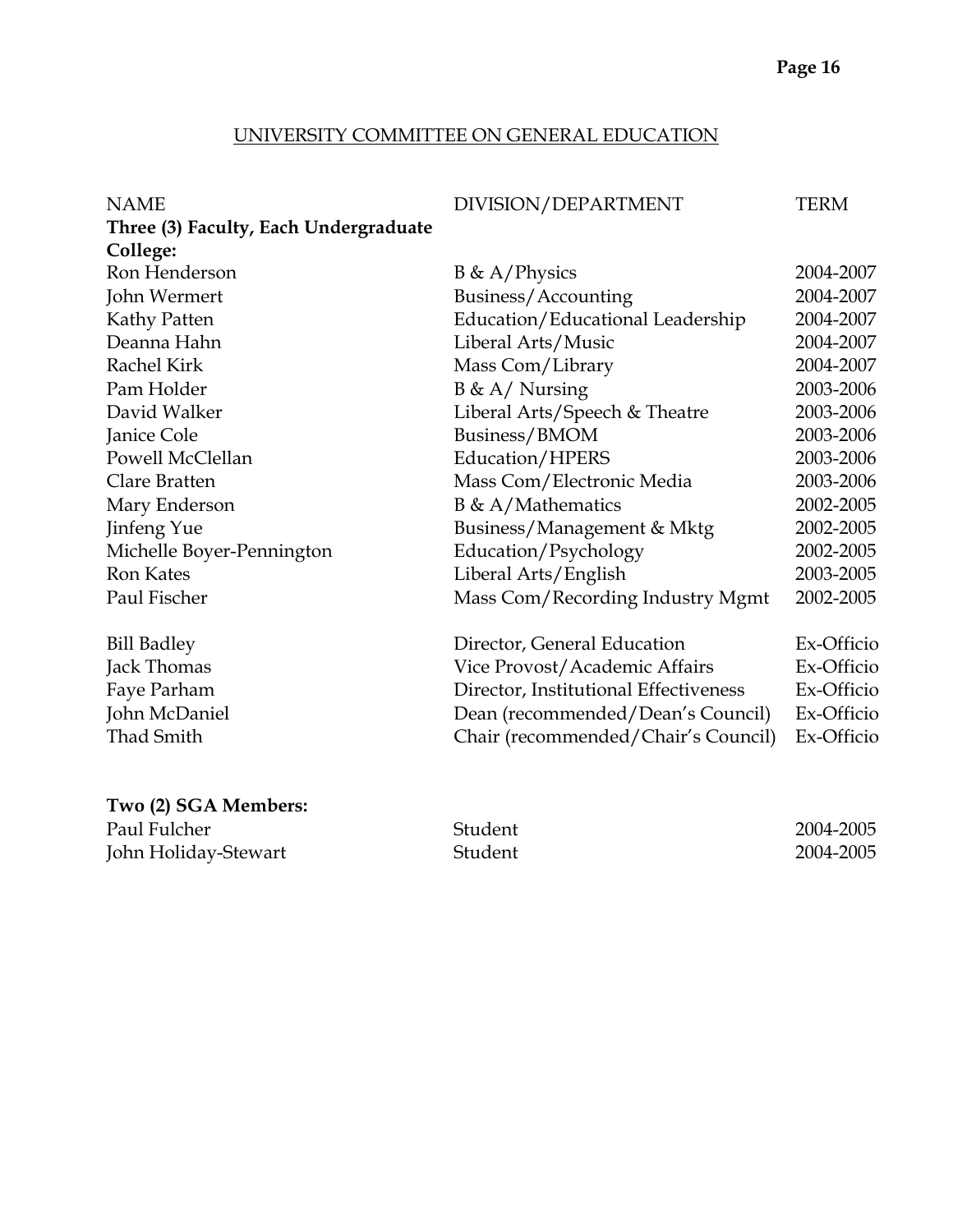# College of Basic and Applied Sciences

| <b>NAME</b>                                    | DIVISION/DEPARTMENT                | TERM       |
|------------------------------------------------|------------------------------------|------------|
| Four (4) Basic & Applied Faculty:              |                                    |            |
| Matt Klukowski                                 | Biology                            | 2004-2006  |
| Andrew Burden                                  | Chemistry                          | 2004-2006  |
| Don Campbell                                   | <b>Mathematics</b>                 | 2004-2006  |
| Maria Smith                                    | Nursing                            | 2003-2005  |
| One (1) Basic & Applied Student:               |                                    |            |
| Matthew Murphy                                 | Student                            | 2004-2005  |
| Two (2) Basic & Applied Faculty<br>Alternates: |                                    |            |
| Tony Johnston                                  | Agribusiness/Agriscience           | 2004-2006  |
| Sneed Foroudastan                              | Engineering Technology/Ind Studies | 2004-2006  |
| One (1) Basic & Applied Student<br>Alternate:  |                                    |            |
| <b>Hayley Hewitt</b>                           | Student                            | 2004-2005  |
| Jack Thomas                                    | Vice Provost, Academic Affairs     | Ex-Officio |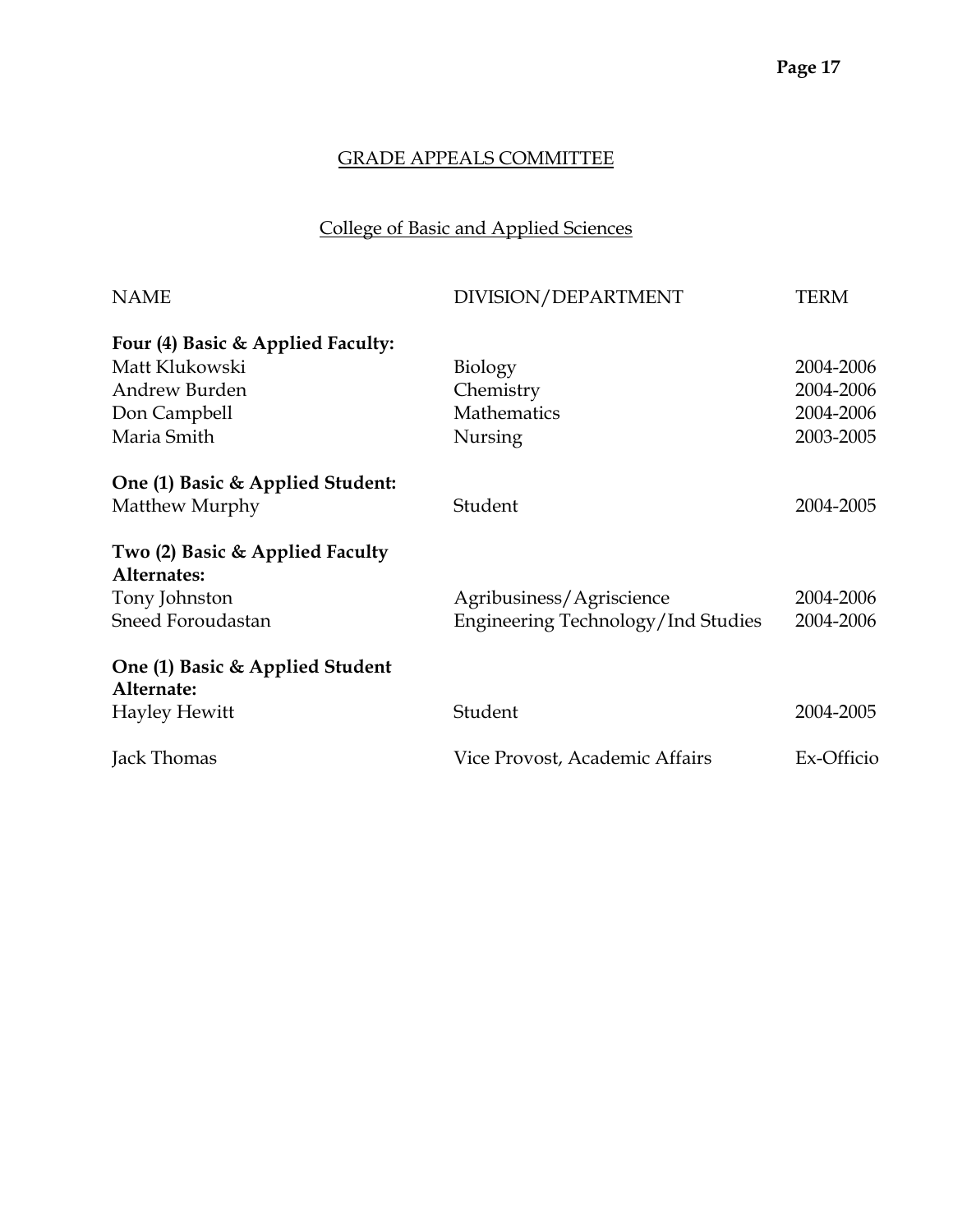College of Business

| <b>NAME</b>                          | DIVISION/DEPARTMENT                 | TERM       |
|--------------------------------------|-------------------------------------|------------|
| Four (4) Business Faculty:           |                                     |            |
| Dan Reynolds                         | Accounting                          | 2004-2006  |
| <b>Stephen Morris</b>                | <b>Computer Information Systems</b> | 2004-2006  |
| Gerry Scheffelmaier                  | <b>BMOM</b>                         | 2004-2006  |
| James Feller                         | Economics                           | 2003-2005  |
| One (1) Business Student:            |                                     |            |
| <b>Albert Dowell</b>                 | Student                             | 2004-2005  |
| Two (2) Business Faculty Alternates: |                                     |            |
| Susan Harmon                         | Management/Marketing                | 2003-2005  |
| H.O. Wilson                          | Accounting                          | 2003-2005  |
| One (1) Business Student Alternate:  |                                     |            |
|                                      | Student                             | 2004-2005  |
| Jack Thomas                          | Vice Provost, Academic Affairs      | Ex-Officio |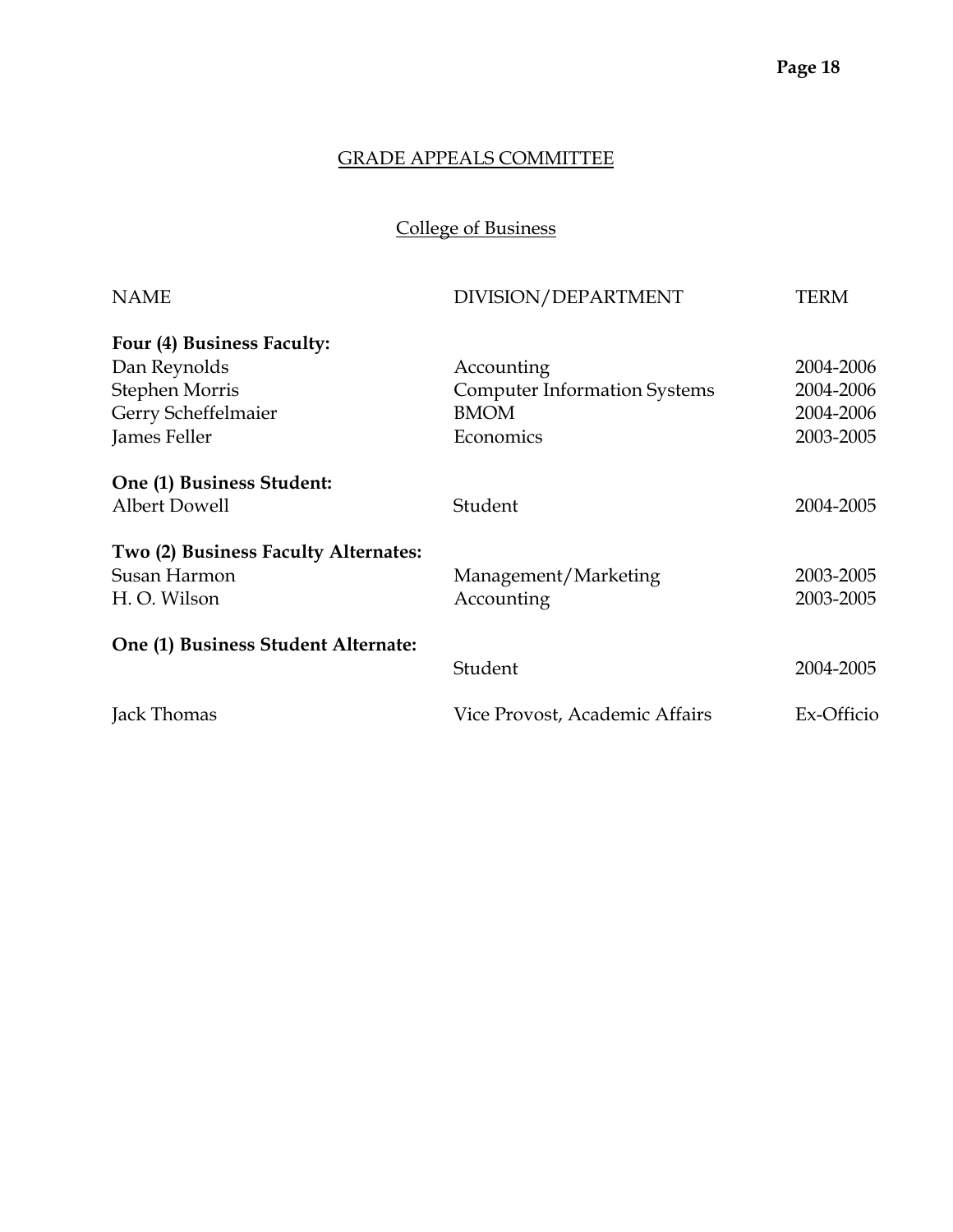# College of Education and Behavioral Science

| <b>NAME</b>                           | DIVISION/DEPARTMENT            | TERM       |
|---------------------------------------|--------------------------------|------------|
| Four (4) Education Faculty:           |                                |            |
| Stuart Bernstein                      | Psychology                     | 2004-2006  |
| Becky Alexander                       | Elementary/Special Education   | 2004-2006  |
| Dennis Kramer                         | Psychology                     | 2003-2005  |
| <b>Harriet Estes</b>                  | <b>Human Sciences</b>          | 2003-2005  |
| One (1) Education Student:            |                                |            |
| David Norris                          | Student                        | 2004-2005  |
| Two (2) Education Faculty Alternates: |                                |            |
| Tara Perry                            | <b>HPERS</b>                   | 2004-2006  |
| Linda Richey                          | Human Sciences                 | 2003-2005  |
| One (1) Education Student Alternate:  |                                |            |
| Courtney Hyder                        | Student                        | 2004-2005  |
| Jack Thomas                           | Vice Provost, Academic Affairs | Ex-Officio |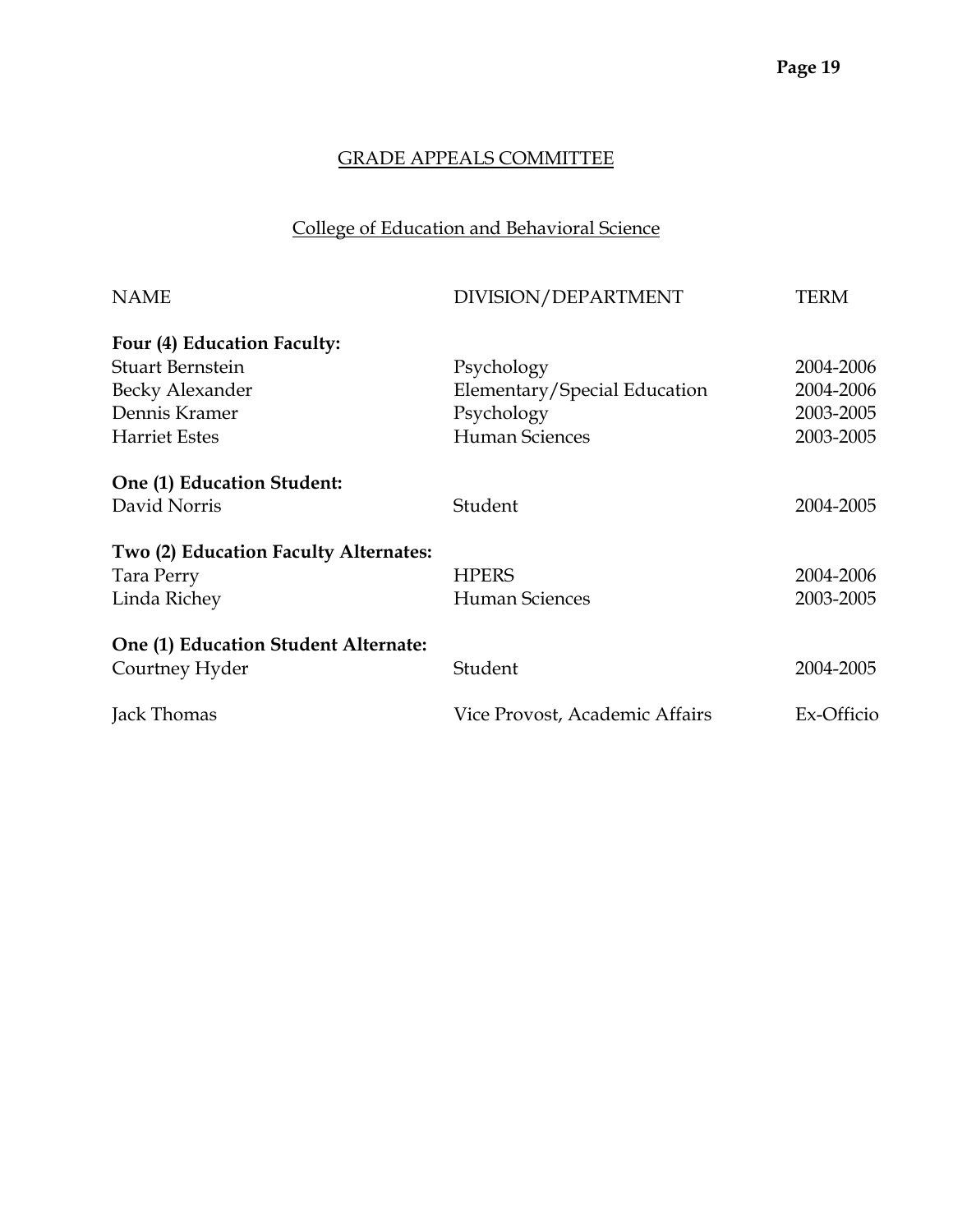# College of Liberal Arts

| <b>NAME</b>                                | DIVISION/DEPARTMENT             | <b>TERM</b> |
|--------------------------------------------|---------------------------------|-------------|
| Four (4) Liberal Arts Faculty:             |                                 |             |
| Kevin Breault                              | Sociology/Anthropology          | 2004-2006   |
| Ken Lancaster                              | Social Work                     | 2004-2006   |
| Sharon Smith                               | Speech & Theatre                | 2004-2006   |
| Stephen Smith                              | Music                           | 2003-2005   |
| One (1) Liberal Arts Student:              |                                 |             |
| Romel McMurry                              | Student                         | 2004-2005   |
| Two (2) Liberal Arts Faculty               |                                 |             |
| Alternates:                                |                                 |             |
| Justyna Kostkowska                         | English                         | 2003-2005   |
| Oscar Diaz-Ortiz                           | Foreign Languages & Literatures | 2003-2005   |
| One (1) Liberal Arts Student<br>Alternate: |                                 |             |
|                                            | Student                         | 2004-2005   |
| Jack Thomas                                | Vice Provost, Academic Affairs  | Ex-Officio  |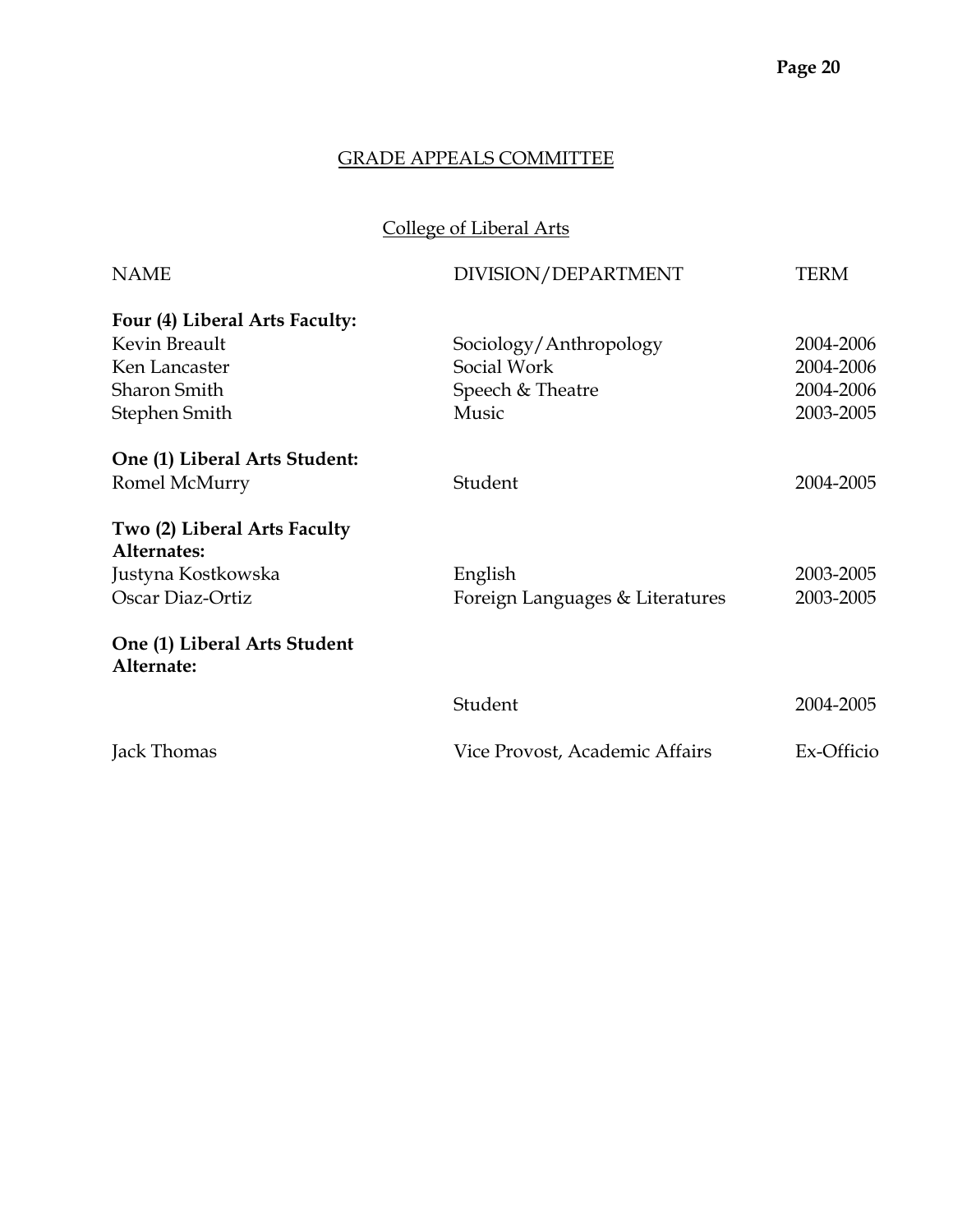# College of Mass Communication

| <b>NAME</b>                                             | DIVISION/DEPARTMENT                    | TERM       |
|---------------------------------------------------------|----------------------------------------|------------|
| Four (4) Mass Communication<br>Faculty:                 |                                        |            |
| Fran Henslee                                            | Developmental Studies                  | 2004-2006  |
| Sanjay Asthana                                          | Journalism                             | 2004-2006  |
| Tom Berg                                                | <b>Electronic Media Communications</b> | 2004-2006  |
| Scott McDaniel                                          | Developmental Studies                  | 2003-2005  |
| One (1) Mass Communication<br>Student:                  |                                        |            |
| Laura Roberts                                           | Student                                | 2004-2005  |
| Two (2) Mass Communication Faculty<br>Alternates:       |                                        |            |
| Mike Alleyne                                            | Recording Industry Management          | 2004-2006  |
| Mayo Taylor                                             | Library                                | 2004-2006  |
| One (1) Mass Communication<br><b>Student Alternate:</b> |                                        |            |
|                                                         | Student                                | 2004-2005  |
| Jack Thomas                                             | Vice Provost, Academic Affairs         | Ex-Officio |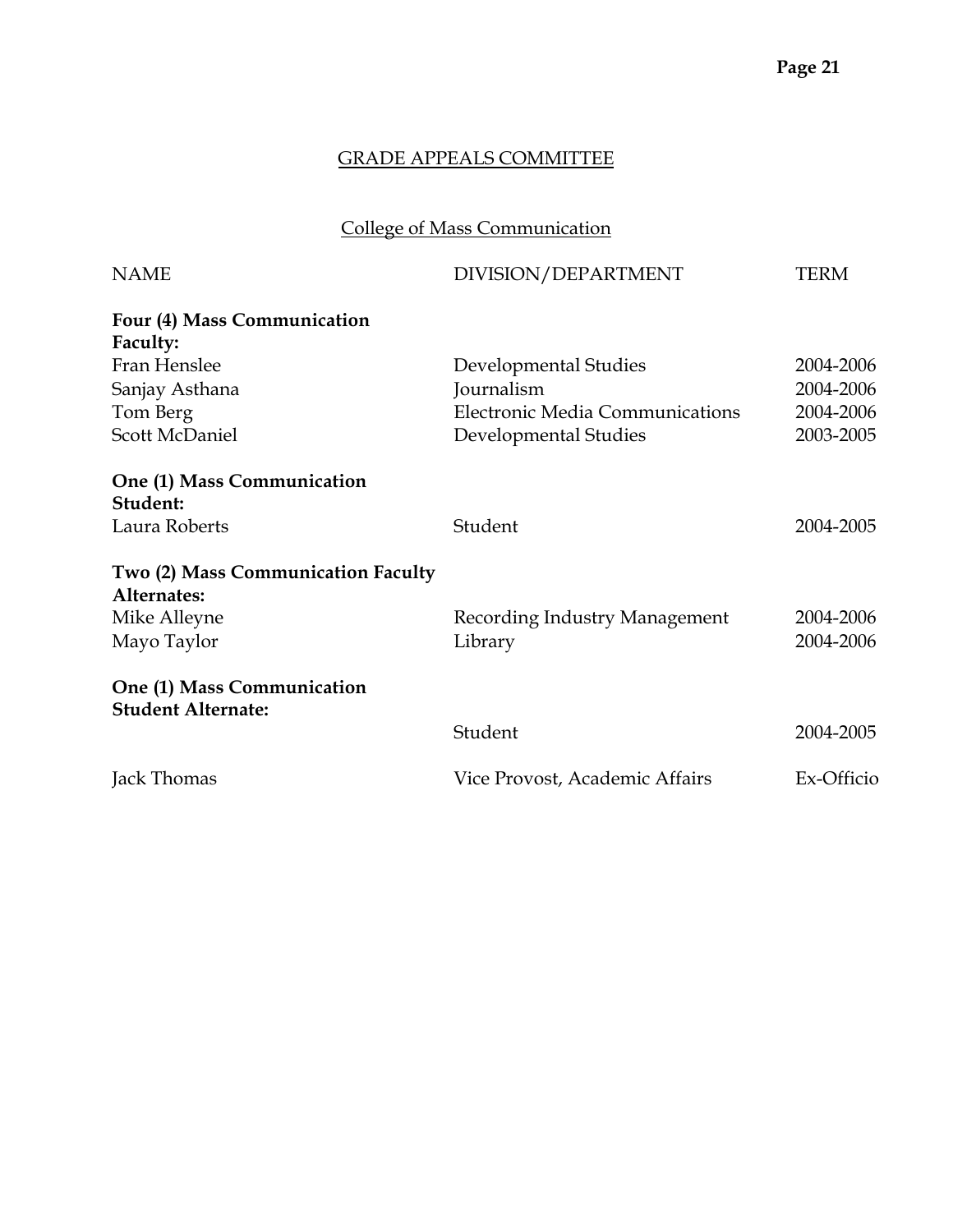#### GRADUATE COUNCIL

| NAME | DIVISION/DEPARTMENT | TERM |
|------|---------------------|------|
|      |                     |      |

## **Three (3) Graduate Faculty-Each Undergraduate College:**

| William Ilsley      | $B \& A/Chemistry$                | 2004-2007 |
|---------------------|-----------------------------------|-----------|
| Marc Singer         | Business/Management/Mktg          | 2004-2007 |
| Stuart Bernstein    | Education/Psychology              | 2004-2007 |
| Phil Phillips       | Liberal Arts/English              | 2004-2007 |
| <b>Zeny Panol</b>   | Mass Communication/Journalism     | 2004-2007 |
| Jeffrey Walck       | $B \& A/Biology$                  | 2003-2006 |
| Jung-Song Lee       | Business/Computer Info Systems    | 2003-2006 |
| Michael Hein        | Education/Psychology              | 2003-2006 |
| Nuria Novella       | Liberal Arts/For Lang/Literatures | 2003-2006 |
| Ken Blake           | Mass Com/ Journalism              | 2003-2006 |
| <b>Frank Bailey</b> | $B \& A/Biology$                  | 2002-2005 |
| Bichaka Fayissa     | Business/Economics                | 2002-2005 |
| Norman Weatherby    | Education/HPERS                   | 2002-2005 |
| Jackie Eller        | Liberal Arts/Sociology            | 2002-2005 |
| Tom Hutchison       | Mass Com/Recording Industry Mgmt  | 2002-2005 |
|                     |                                   |           |

## **Graduate & All Academic Deans:**

| Abdul Rao                  | Dean, College of Graduate Studies | Ex-Officio |
|----------------------------|-----------------------------------|------------|
| John McDaniel              | Dean, Liberal Arts                | Ex-Officio |
| Tom Cheatham               | Dean, Basic & Applied Sciences    | Ex-Officio |
| Anantha Babbili            | Dean, Mass Communications         | Ex-Officio |
| <b>Jim Burton</b>          | Dean, Business                    | Ex-Officio |
| Gloria Bonner              | Dean, Ed. and Behavioral Science  | Ex-Officio |
| Two (2) Graduate Students: |                                   |            |
| Paul Martin III            | Graduate Student                  | 2004-2005  |

Monte Hendrickson Graduate Student 2004-2005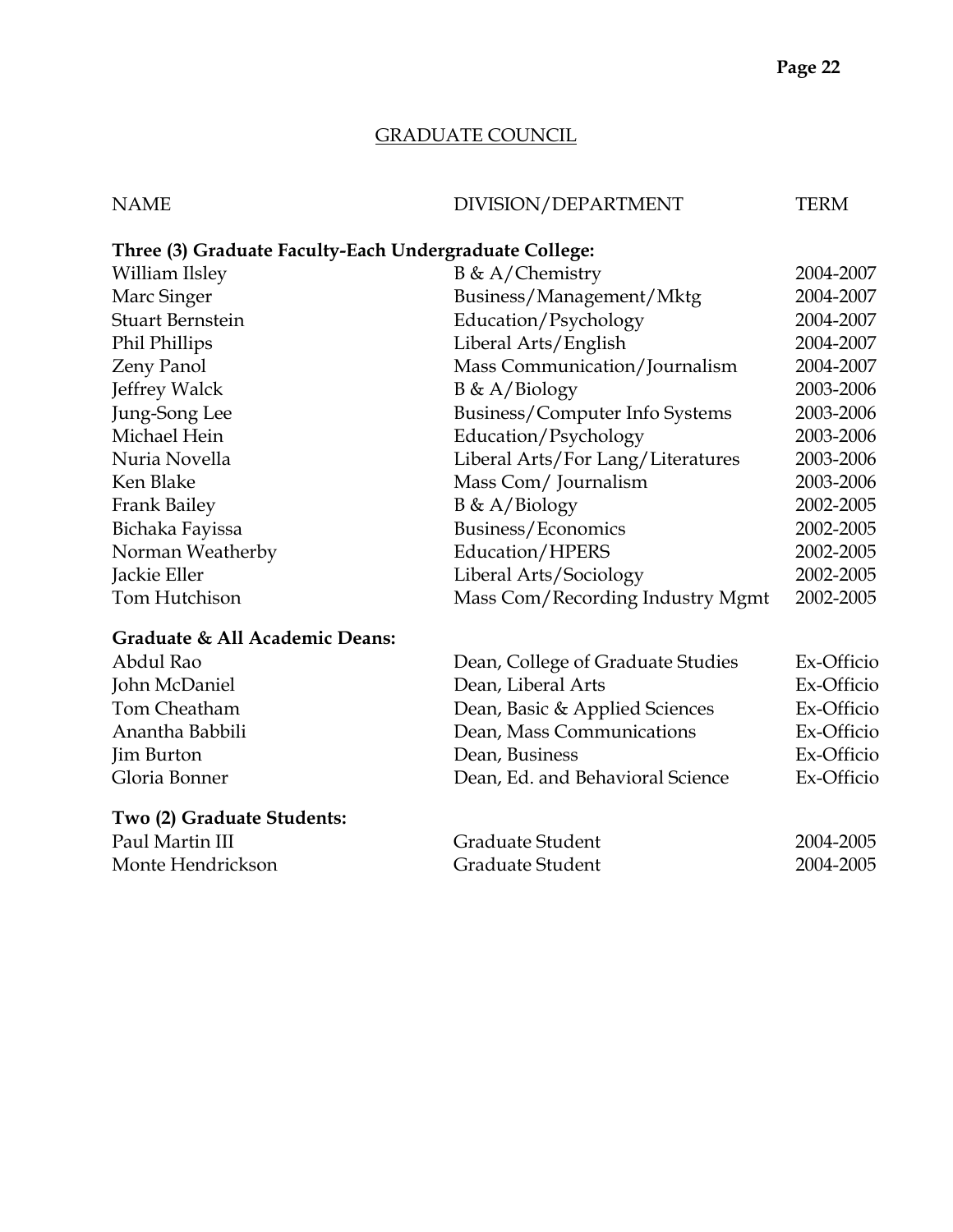#### HONORS COUNCIL

| <b>NAME</b>                                                                         | DIVISION/DEPARTMENT                              | TERM                   |
|-------------------------------------------------------------------------------------|--------------------------------------------------|------------------------|
| Two (2) Honors Faculty-Each<br><b>Undergraduate College:</b>                        |                                                  |                        |
| Preston MacDougall                                                                  | $B \& A/Chemistry$                               | 2004-2006              |
| David Foote                                                                         | Business/Management/Mktg                         | 2004-2006              |
| Terry Whiteside                                                                     | Education/Psychology                             | 2004-2006              |
| Clay Harris                                                                         | Liberal Arts/Geosciences                         | 2004-2006              |
| Larry Burriss                                                                       | Mass Com/Journalism                              | 2004-2006              |
| Matt Klukowski                                                                      | $B \& A/Biology$                                 | 2003-2005              |
| Paula Thomas                                                                        | Business/Accounting                              | 2003-2005              |
| <b>Willis Means</b>                                                                 | Education/Elem/Special Ed                        | 2003-2005              |
| Richard Hanson                                                                      | Liberal Arts/Speech & Theatre                    | 2003-2005              |
| Chris Haseleu                                                                       | Mass Com/Recording Industry Mgmt                 | 2003-2005              |
| Philip Mathis                                                                       | Interim Dean, Honors College                     | Ex-Officio             |
| Two (2) Honors College Students:<br><b>Whitney Bottorff</b><br><b>Hayley Hewitt</b> | Honors College Student<br>Honors College Student | 2004-2005<br>2004-2005 |
|                                                                                     |                                                  |                        |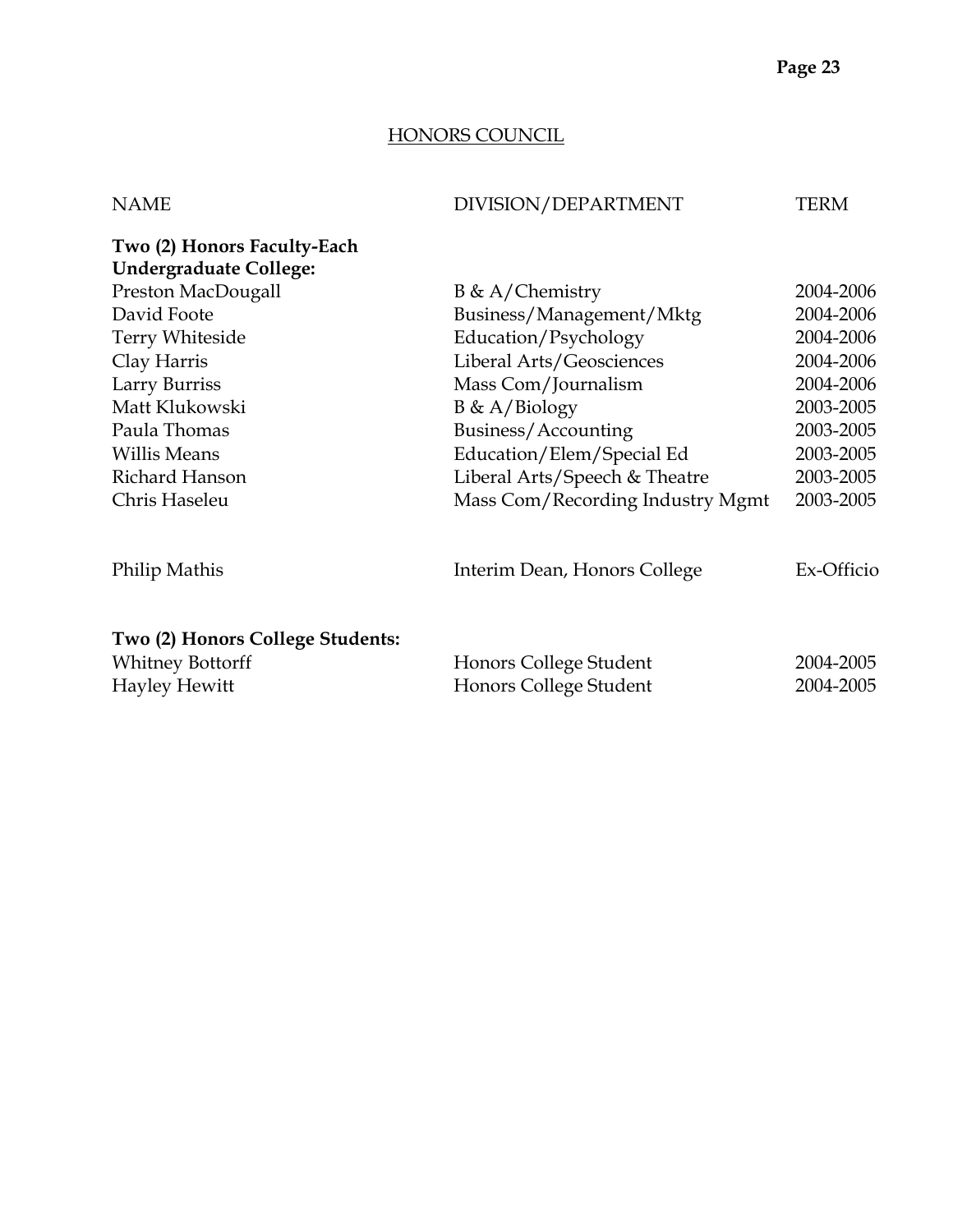## INSTITUTIONAL REVIEW BOARD

### NAME DIVISION/DEPARTMENT TERM

#### **Two (2) Faculty, Each UndergraduateCollege:**

| Vince Smith          | Business/BMOM                   | 2004-2007 |
|----------------------|---------------------------------|-----------|
| Peggy O'Hara-Murdock | Education/HPERS                 | 2004-2007 |
| Lisa Pruitt          | Liberal Arts/History            | 2004-2007 |
| Robert Hood (Chair)  | Liberal Arts/Philosophy         | 2001-2005 |
| <b>Bob Kalwinsky</b> | Mass Com/Electronic Media Com   | 2003-2006 |
| Anita Crockett       | $B \& A/Nursing$                | 2003-2006 |
| Nadine Hawke         | Liberal Arts/Art                | 2003-2006 |
| Cheryl Flanigan      | Mass Com/Developmental Studies  | 2003-2006 |
| Jan Zijlstra         | $B \& A/Mathematics$            | 2002-2005 |
| William Langston     | Education/Psychology            | 2002-2005 |
| Reuben Kyle          | Business/Economics/Finance      | 2002-2005 |
| Catherine Stogner    | <b>Education/Human Sciences</b> | 2002-2005 |

#### **Non-Affiliated Member:**

| James A. Nunnery, M.D.                                     | Retired Surgeon                           | 2004-2007              |
|------------------------------------------------------------|-------------------------------------------|------------------------|
| Myra Norman                                                | Director, Sponsored Programs              | Ex-Officio             |
| Two (2) Students:<br><b>Blake Devar</b><br>John Festervand | Undergraduate Student<br>Graduate Student | 2004-2005<br>2004-2005 |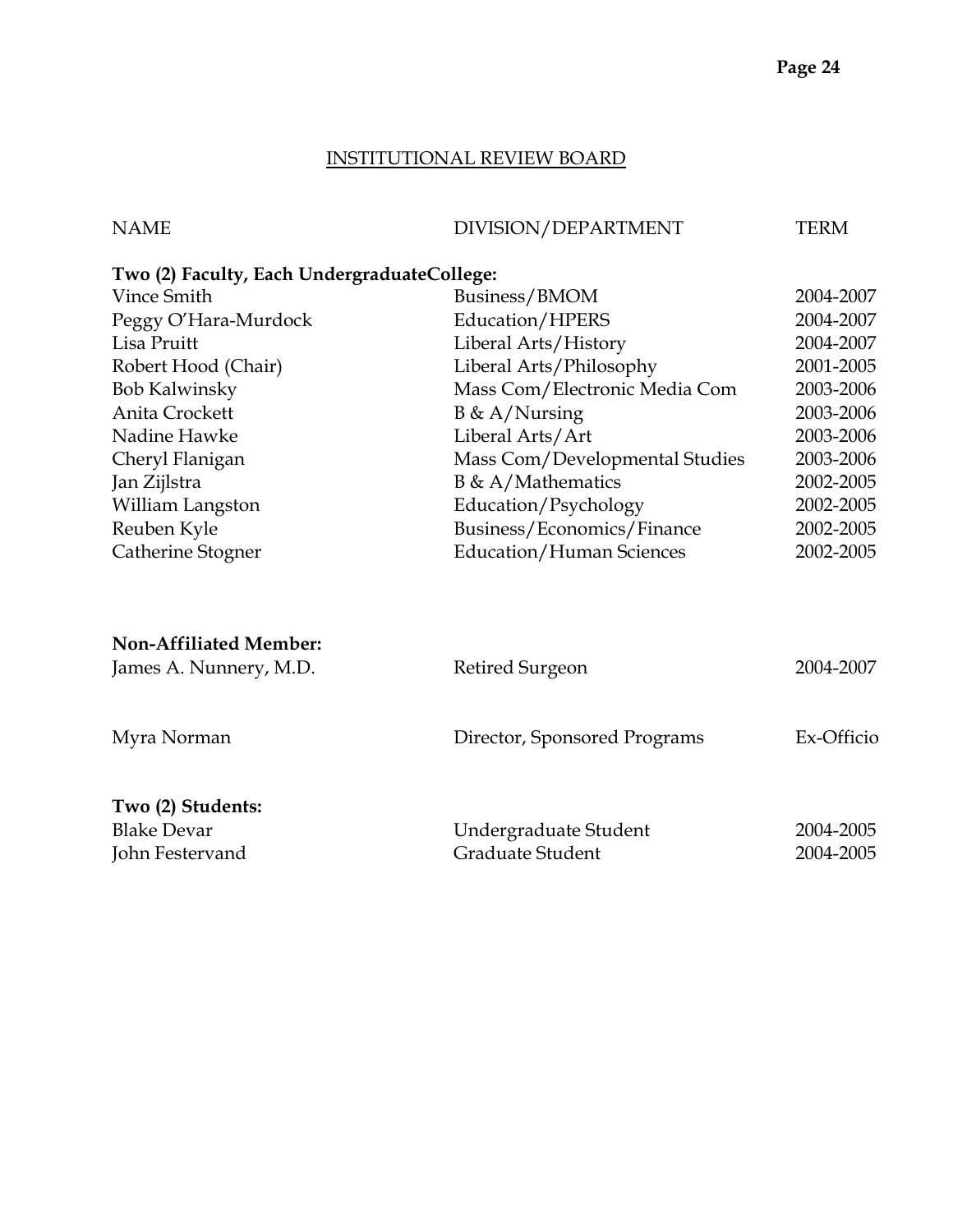#### INSTRUCTIONAL EVALUATION AND DEVELOPMENT COMMITTEE

| <b>NAME</b>                                            | DIVISION/DEPARTMENT                         | <b>TERM</b> |
|--------------------------------------------------------|---------------------------------------------|-------------|
| Martha Weller                                          | B & A/Physics/Astronomy                     | 2004-2006   |
| Kenny Jih                                              | Business/Computer Info Systems              | 2004-2006   |
| Teri Davis                                             | Education/Psychology                        | 2004-2006   |
| Mark Abolins                                           | Liberal Arts/Geosciences                    | 2004-2006   |
| Joseph Akins                                           | Mass Com/Recording Industry Mgmt            | 2004-2006   |
| Saleh Sbenaty                                          | B & A/Engineeering Tech/Ind Mgmt            | 2003-2005   |
| H.O. Wilson                                            | Business/Accounting                         | 2003-2005   |
| Joel Hausler                                           | Education/Educational Leadership            | 2003-2005   |
| Jeff Gibson                                            | Liberal Arts/Speech & Theatre               | 2003-2005   |
| Georganne Ross                                         | Mass Com/ Developmental Studies             | 2003-2005   |
| One (1) Instructional Technology Support Center Staff: |                                             |             |
| Gail Fedak                                             | <b>Instructional Technology Support Ctr</b> | Ex-Officio  |
| <b>Bill Badley</b>                                     | Director, General Education                 | Ex-Officio  |
| Two (2) Students:<br><b>Jill Davis</b>                 | Student                                     | 2004-2005   |
|                                                        |                                             |             |

Student 2004-2005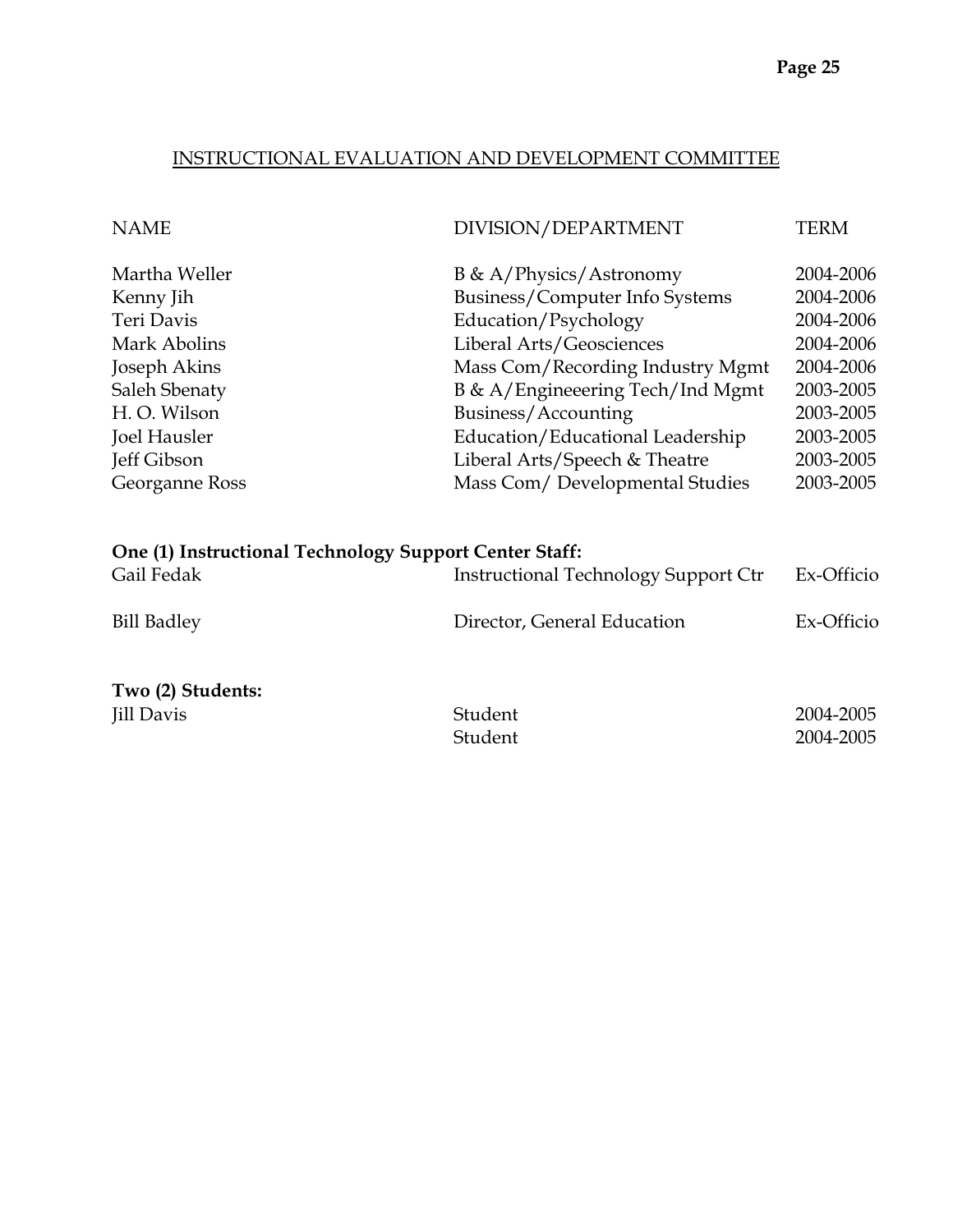### LIBRARY COMMITTEE

| <b>NAME</b>                                  | DIVISION/DEPARTMENT              | <b>TERM</b> |
|----------------------------------------------|----------------------------------|-------------|
| One (1) Faculty, Each Undergraduate College: |                                  |             |
| Rhonda McDaniel                              | Liberal Arts/English             | 2004-2006   |
| Wen-jang Jih                                 | Business/Computer Info Systems   | 2003-2005   |
| Judith Shardo                                | $B \& A/Biology$                 | 2003-2005   |
| David Otts                                   | Mass Com/Developmental Studies   | 2003-2005   |
| Kathy Patten                                 | Education/Educational Leadership | 2003-2005   |
| Two (2) At-Large Faculty:                    |                                  |             |
| Earl Thomas                                  | Business/Management/Mktg         | 2004-2006   |
| <b>Willis Means</b>                          | Education/Elementary/Spec Ed     | 2004-2006   |
| Don Craig                                    | Dean, University Library         | Ex-Officio  |
| Two (2) Students:                            |                                  |             |
| Renee Pool                                   | Undergraduate Student            | 2004-2005   |
| Jon Festervand                               | <b>Graduate Student</b>          | 2004-2005   |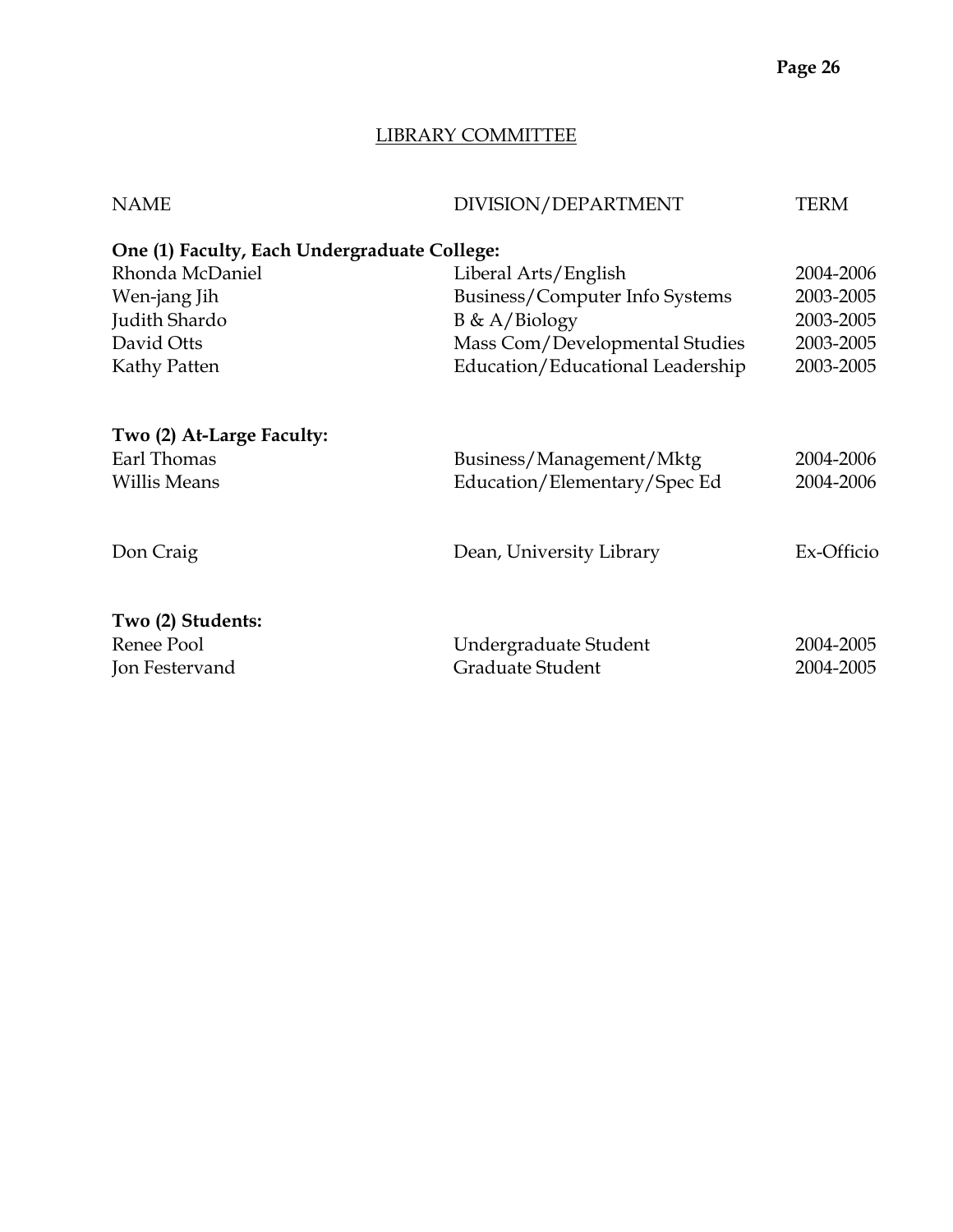#### MTSU PLANNING COMMITTEE

| NAME | DIVISION/DEPARTMENT | TERM |
|------|---------------------|------|
|      |                     |      |

#### **One (1) Faculty, Each Undergraduate College:**  Marva Lucas Gary Shaffer Kathy Mathis Raholanda Moore

| Mass Com/Developmental Studies  | 2004-2007 |
|---------------------------------|-----------|
| Education/Elementary/Special Ed | 2003-2006 |
| B & A/Engineering Tech/Ind Mgmt | 2003-2006 |
| Business/BMOM                   | 2003-2005 |
| Liberal Arts/Speech & Theatre   | 2003-2005 |

#### **One (1) Faculty, Graduate Studies:**

Sharon Smith

| Jack Thomas<br>Mike Gower<br>Tom Tozer<br>Jerry Gentry<br>Debra Sells | Vice Provost, Academic Affairs<br>Business & Finance<br>Development & University Relations<br><b>Information Technology</b><br><b>Student Affairs</b> | 2004-2005<br>2004-2005<br>2004-2005<br>2004-2005<br>2004-2005 |
|-----------------------------------------------------------------------|-------------------------------------------------------------------------------------------------------------------------------------------------------|---------------------------------------------------------------|
| Larry Burris                                                          | <b>President, Faculty Senate</b>                                                                                                                      | 2004-2005                                                     |
| John McDaniel                                                         | Dean, Liberal Arts                                                                                                                                    | 2004-2005                                                     |
| Jon Stewart                                                           | President, Student Government Assoc                                                                                                                   | 2004-2005                                                     |
| <b>Ben Landers</b>                                                    | President, MTSU Alumni Assoc                                                                                                                          | 2004-2005                                                     |
| Kaylene Gebert                                                        | Provost                                                                                                                                               | Chair                                                         |
| John Cothern                                                          | V.P., Business & Finance                                                                                                                              | Ex-Officio                                                    |
| Joe Bales                                                             | V.P., Development & Univ Relations                                                                                                                    | Ex-Officio                                                    |
| Lucinda Lea                                                           | V.P., Information Technology                                                                                                                          | Ex-Officio                                                    |
| Robert Glenn                                                          | V.P., Student Affairs                                                                                                                                 | Ex-Officio                                                    |
| Tom Cheatham                                                          | Dean, Basic & Applied                                                                                                                                 | Ex-Officio                                                    |
| E. James Burton                                                       | Dean, Business                                                                                                                                        | Ex-Officio                                                    |
| Gloria Bonner                                                         | Dean, Education                                                                                                                                       | Ex-Officio                                                    |
| Anantha Babbili                                                       | Dean, Mass Communication                                                                                                                              | Ex-Officio                                                    |
| Faye Parham                                                           | <b>Institutional Effectiveness</b>                                                                                                                    | Ex-Officio                                                    |
| Cornelia Wills                                                        | <b>Institutional Research</b>                                                                                                                         | Ex-Officio                                                    |
| Sherian Huddleston                                                    | <b>Enrollment Management</b>                                                                                                                          | Ex-Officio                                                    |

#### **One (1) Graduate Student:**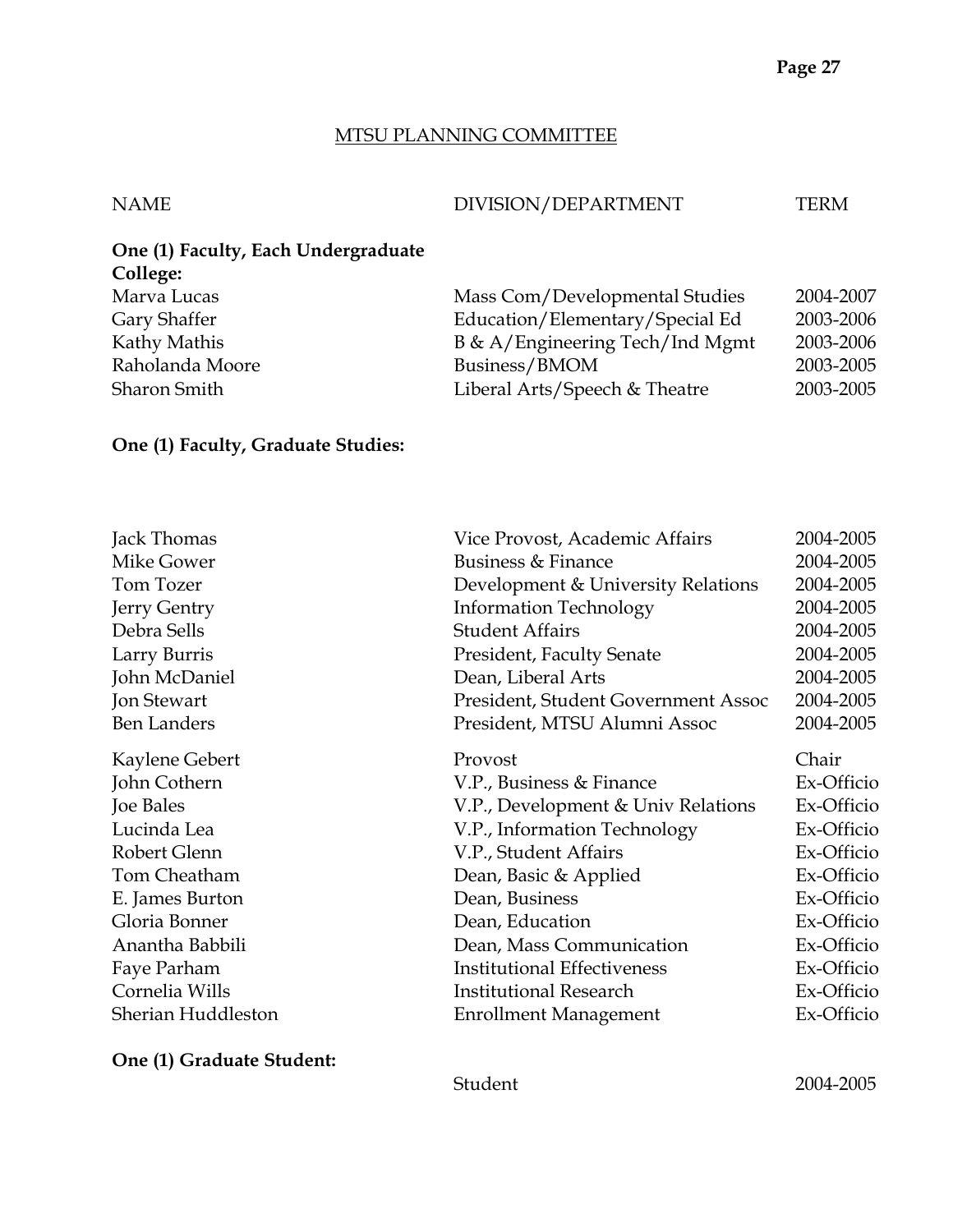#### NON-INSTRUCTIONAL ASSIGNMENT COMMITTEE

| <b>NAME</b> | DIVISION/DEPARTMENT | TERM |
|-------------|---------------------|------|
|             |                     |      |

| Two (2 Faculty, Each Undergraduate |                                  |           |
|------------------------------------|----------------------------------|-----------|
| College:                           |                                  |           |
| Sharon Coleman                     | <b>Education/Human Sciences</b>  | 2004-2006 |
| <b>Betty Harper</b>                | Business/Accounting              | 2004-2006 |
| Becky King                         | Liberal Arts/English             | 2004-2006 |
| <b>Becky Seipelt</b>               | $B \& A/Biology$                 | 2004-2006 |
| James Piekarski                    | Mass Com/Recording Industry Mgmt | 2004-2006 |
| Jim Calder                         | Education/Elementary/Special Ed  | 2004-2006 |
| Bill Ford                          | Business/Finance                 | 2004-2006 |
| Mary Hoffschwelle                  | Liberal Arts/History             | 2003-2005 |
| <b>Andrew Worsey</b>               | $B \& A/Mathematics$             | 2003-2005 |
| Melvin Davis                       | Mass Com/Library                 | 2003-2005 |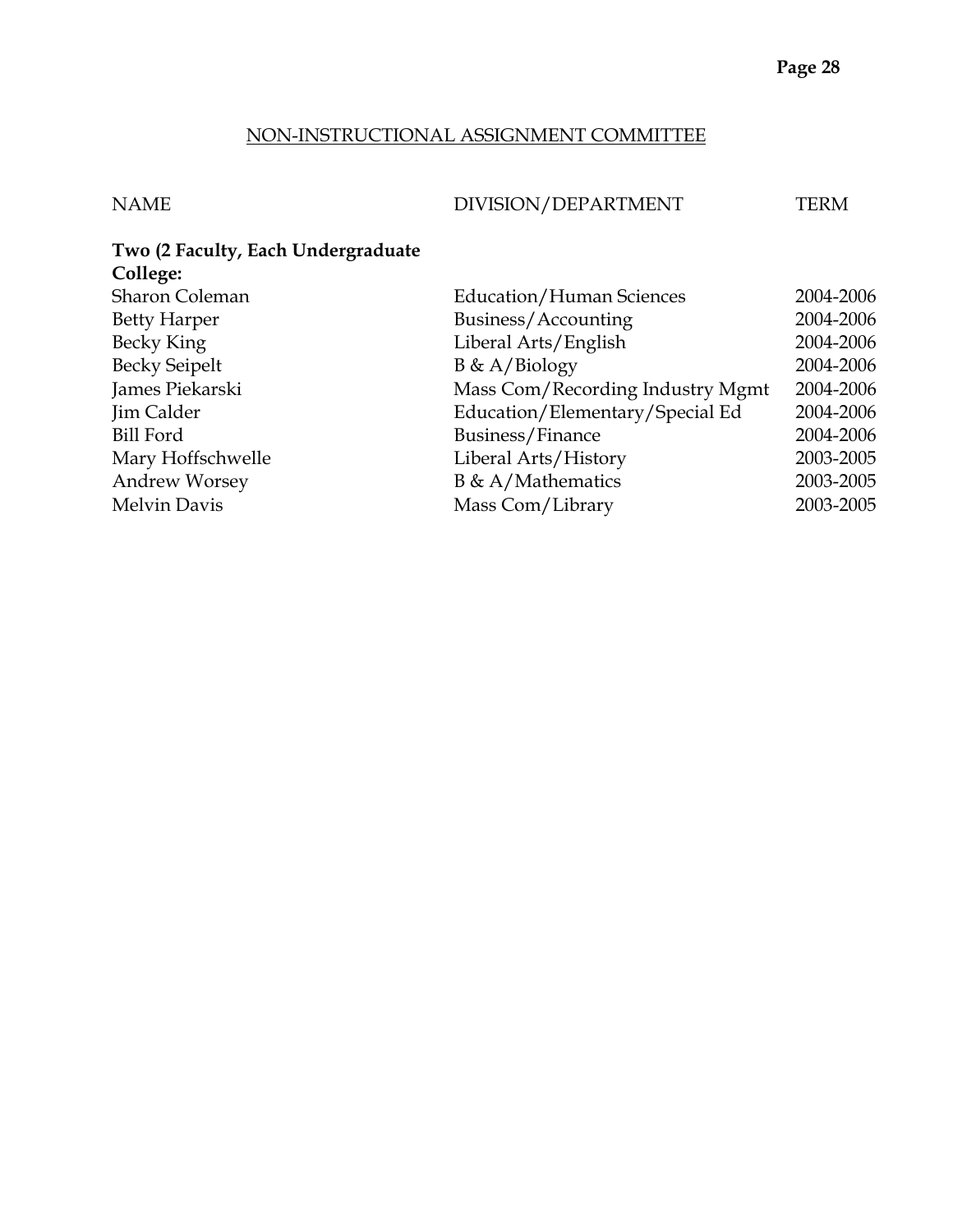#### PUBLIC SERVICE COMMITTEE

| DIVISION/DEPARTMENT              | <b>TERM</b>            |
|----------------------------------|------------------------|
|                                  |                        |
| B & A/Agribusiness/Agriscience   | 2004-2006              |
| Business/Economics/Finance       | 2004-2006              |
| <b>Education/Human Sciences</b>  | 2004-2006              |
| Liberal Arts/Music               | 2004-2006              |
| Mass Com/Recording Industry Mgmt | 2004-2006              |
| $B \& A/Nursing$                 | 2003-2005              |
| Business/Management/Mktg         | 2003-2005              |
| Education/HPERS                  | 2003-2005              |
| Liberal Arts/Speech & Theatre    | 2003-2005              |
| Mass Com/Library                 | 2003-2005              |
| Dean, Continuing Studies         | Ex-Officio             |
| Student<br>Student               | 2004-2005<br>2004-2005 |
|                                  |                        |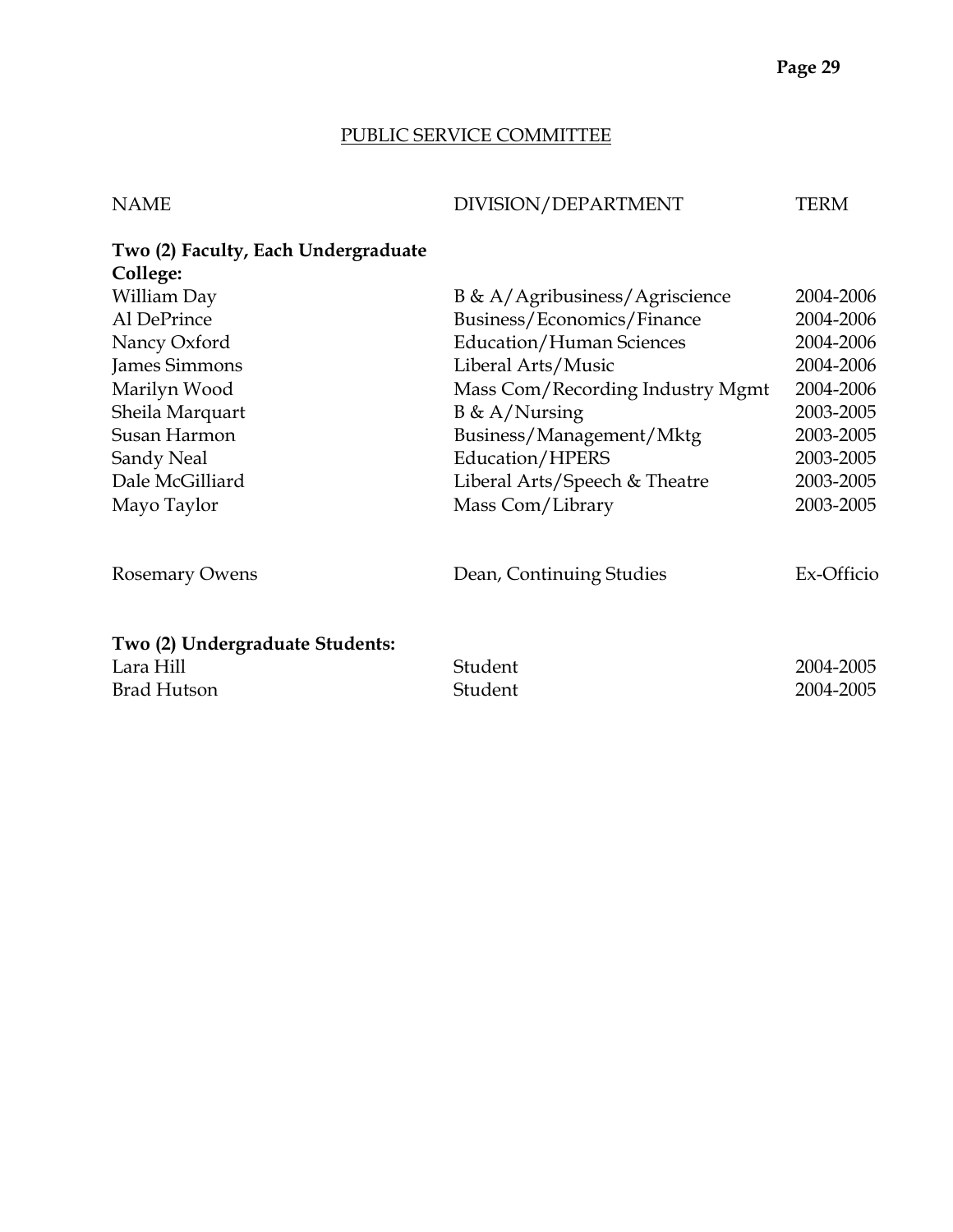## **The following committees report to the Vice President for Business and Finance:**

## PUBLIC SAFETY AND SECURITY COMMITTEE

(Committee currently under review and reconstruction.)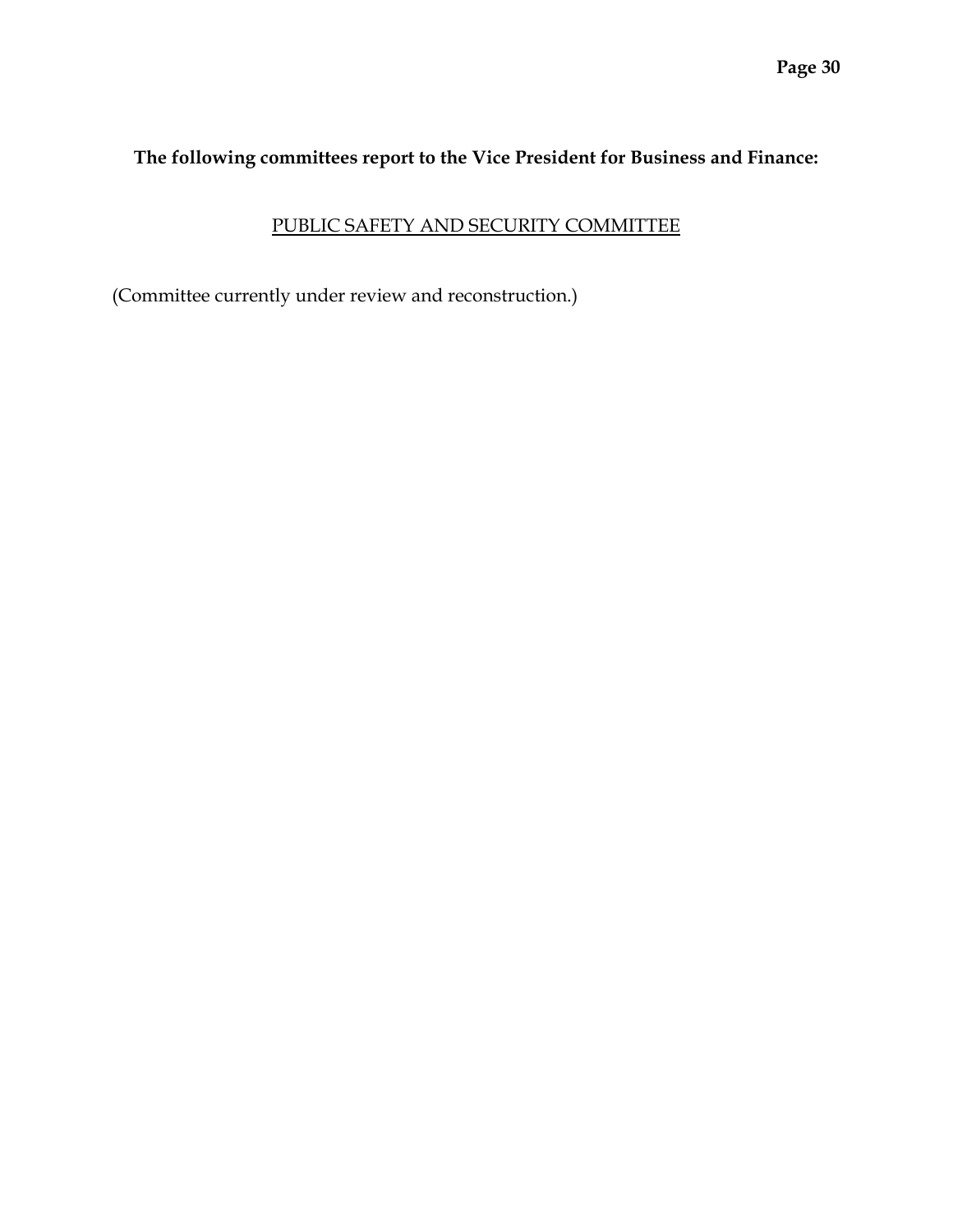## TRAFFIC COMMITTEE

| <b>NAME</b>                               | DIVISION/DEPARTMENT                   | TERM      |
|-------------------------------------------|---------------------------------------|-----------|
| One (1) Faculty, Each Undergraduate       |                                       |           |
| College:                                  |                                       |           |
| Jim Calder                                | Education/Elementary/Special Ed       | 2004-2006 |
| <b>Joan Raines</b>                        | Mass Com/Developmental Studies        | 2004-2006 |
| Martha Foster                             | Liberal Arts/History                  | 2003-2005 |
| Stephen Lewis                             | Business/BMOM                         | 2003-2005 |
| Ron Luo                                   | $B \& A/Mathematics$                  | 2003-2005 |
| Two (2) At-Large Faculty:                 |                                       |           |
| Pat O'Leary                               | $B \& A/Nursing$                      | 2004-2006 |
| Oscar Diaz                                | Liberal Arts/Foreign Lang/Literatures | 2003-2005 |
| One (1) Administrative<br>Representative: |                                       |           |
|                                           |                                       | 2004-2006 |

### **One (1) Classified Representative (President's Classified Employees Committee Chair):** 2004-2005

| Two (2) Students:       |         |           |
|-------------------------|---------|-----------|
| Ashley Elizabeth Graham | Student | 2004-2005 |
| Laural Vaughn           | Student | 2004-2005 |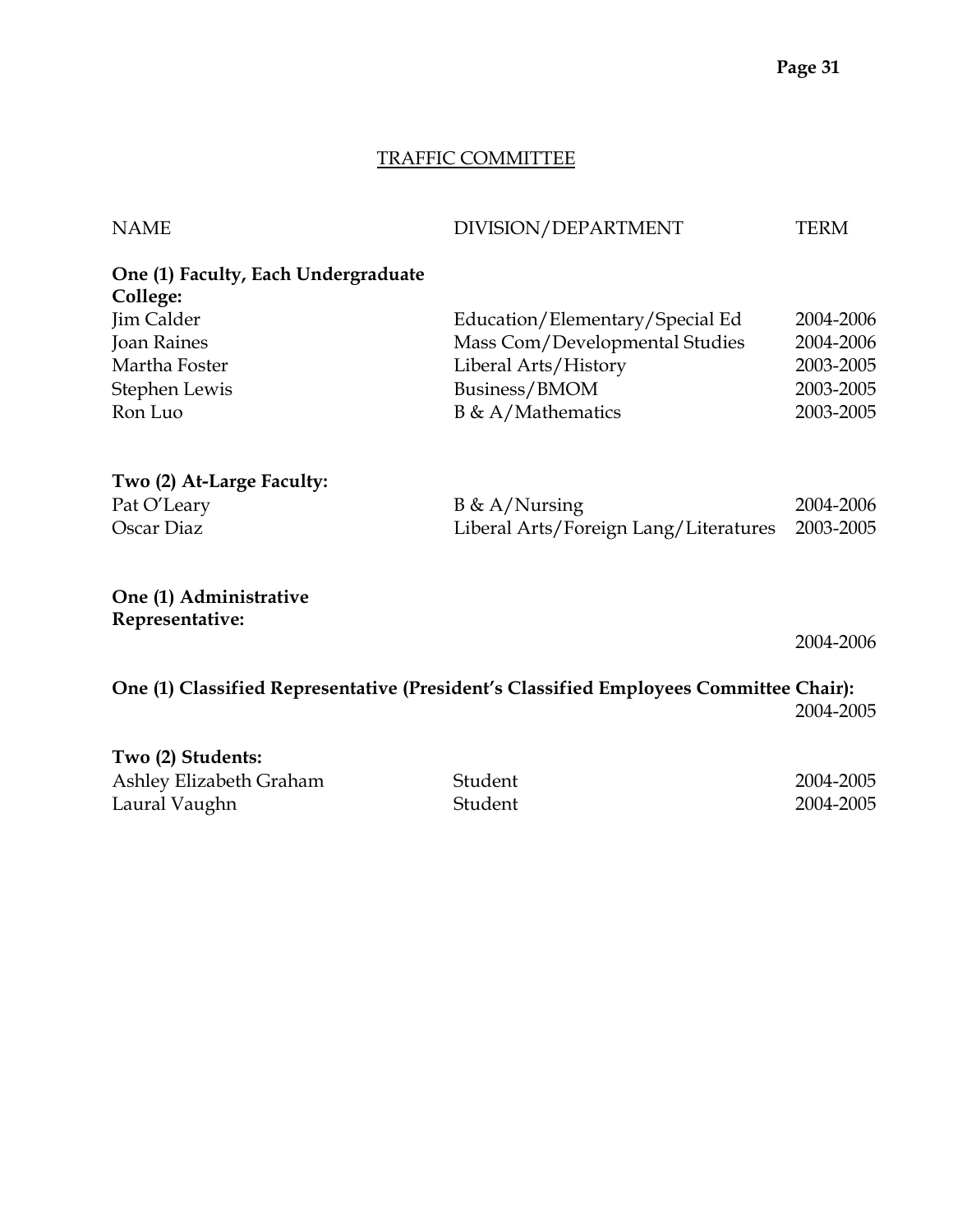## **The following committees report to the Vice President for Student Affairs:**

### MTSU COMMITTEE ON DISABILITY ISSUES

| <b>NAME</b>                                     | DIVISION/DEPARTMENT                  | <b>TERM</b> |
|-------------------------------------------------|--------------------------------------|-------------|
| One (1) Faculty, Each Undergraduate<br>College: |                                      |             |
| William Day                                     | B & A/Agribusiness/Agriscience       | 2004-2006   |
| Larry Farmer                                    | Business/Accounting                  | 2004-2006   |
| <b>Stacey Borasky</b>                           | Liberal Arts/Social Work             | 2004-2006   |
| Tara Perry                                      | Education/HPERS                      | 2003-2005   |
| Rhonda Armstrong                                | Mass Com/Library                     | 2003-2005   |
| Two (2) At-Large Faculty:                       |                                      |             |
| Kathy Burriss                                   | Education/Elementary/Special Ed      | 2004-2005   |
| Lori Kissinger                                  | Liberal Arts/Speech and Theatre      | 2003-2005   |
| John Harris                                     | Director, Disabled Student Services  | Ex-Officio  |
| Patti Miller                                    | <b>Campus Planning</b>               | Ex-Officio  |
| James Floyd                                     | <b>University Counsel</b>            | Ex-Officio  |
| Watson Hannah                                   | ADA/504 Coordinator                  | Ex-Officio  |
| Sarah Sudak                                     | Housing & Residential Life           | Ex-Officio  |
| Gail Fedak                                      | <b>Instructional Media Relations</b> | Ex-Officio  |
| Lucinda Lea                                     | V.P., Information Technology         | Ex-Officio  |
| Four (4) Students:                              |                                      |             |
| Jessica Beecham                                 | Graduate Student                     | 2004-2005   |
| <b>Emily Shaw</b>                               | Undergraduate Student                | 2004-2005   |
| <b>Ashley Stanley</b>                           | Undergraduate Student                | 2004-2005   |
|                                                 | Undergraduate Student                | 2004-2005   |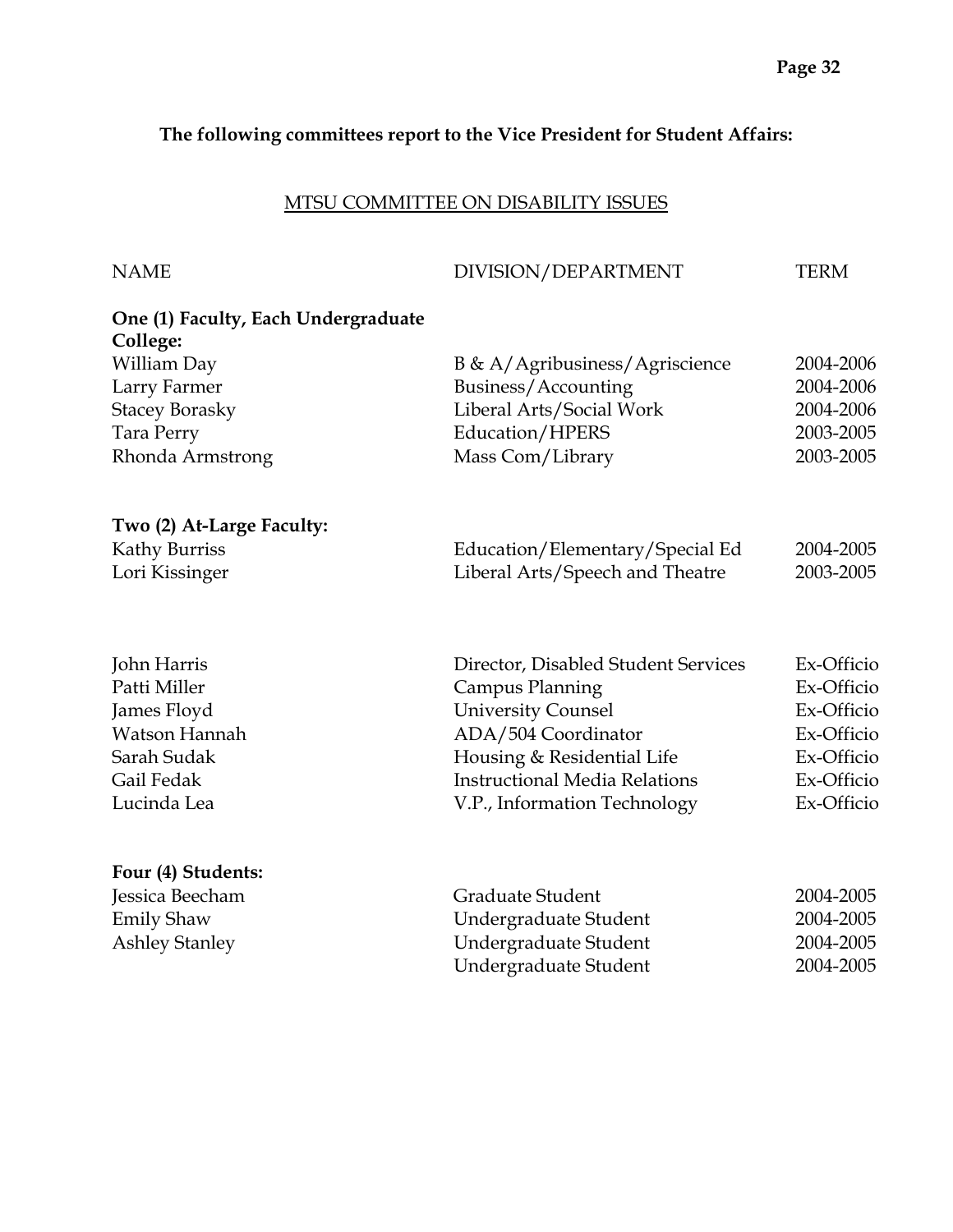#### STUDENT APPEALS COMMITTEE

# NAME DIVISION/DEPARTMENT TERM **One (1) Faculty, Each Undergraduate College:**  William Allen B & A/Aerospace 2004-2006 Cosette Collier Mass Com/Recording Industry Mgmt 2004-2006 Gordon Freeman Business/Computer Info Systems 2003-2005 Kim Ward Education/Psychology 2003-2005 Tom Strawman Liberal Arts/English 2003-2005 **Two (2) At-Large Faculty:**  Doug Timmons Business/Economics/Finance 2004-2006 Maria Smith B & A/Nursing 2003-2005 Gene Fitch Dean, Student Life Ex-Officio Lynn Palmer Admissions/Records Ex-Officio Grace Prater **Graduate Admissions** Ex-Officio Angie Melton International Programs/Services Ex-Officio **Four (4) Students:**  Graduate Student 2004-2005 Mary Avent 1986 1997 Undergraduate Student 2004-2005 Herman D. Taylor **Undergraduate Student** 2004-2005 Paul Fulcher **1988** Undergraduate Student 2004-2005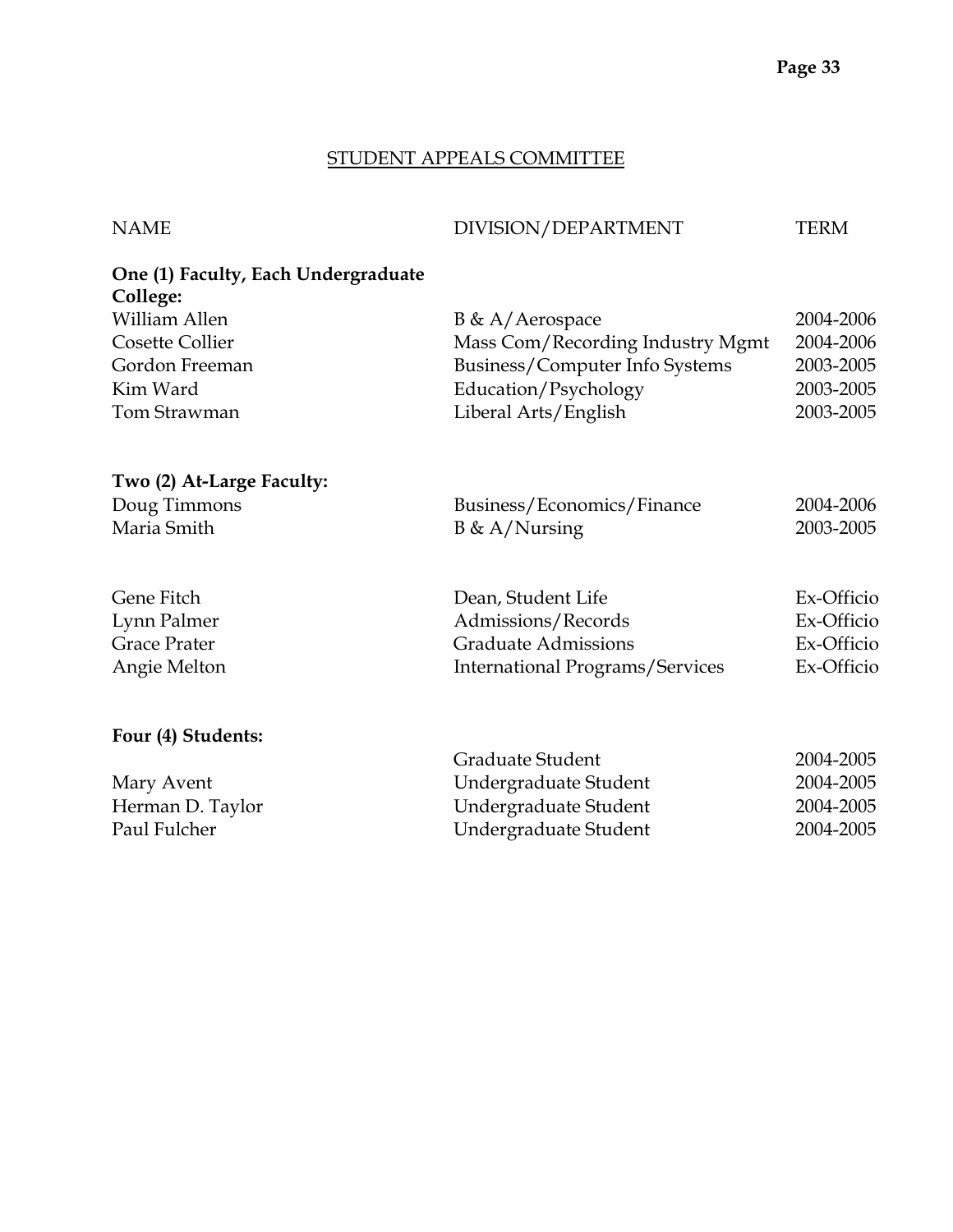#### UNIVERSITY AWARDS COMMITTEE

| <b>NAME</b>                                     | DIVISION/DEPARTMENT                | <b>TERM</b> |
|-------------------------------------------------|------------------------------------|-------------|
| One (1) Faculty, Each Undergraduate<br>College: |                                    |             |
| <b>Heather Brown</b>                            | B & A/Engineering Tech/Ind Studies | 2004-2006   |
| Ken DeShane                                     | Liberal Arts/English               | 2004-2006   |
| Rachel Kirk                                     | Mass Com/Library                   | 2004-2006   |
| Linda Richey                                    | <b>Education/Human Sciences</b>    | 2003-2005   |
| Greg Moore                                      | Business/Management/Mktg           | 2003-2005   |
|                                                 |                                    |             |
| Two (2) Student Affairs Representatives:        |                                    |             |
| Gene Fitch                                      | <b>Student Affairs</b>             | 2004-2006   |
| David Hutton                                    | <b>Student Affairs</b>             | 2004-2006   |
|                                                 |                                    |             |
| Dena Raffo                                      | Director, Leadership Development   | Ex-Officio  |
|                                                 |                                    |             |
| Three (3) Undergraduate Students:               |                                    |             |
| Lara Hill                                       | Student                            | 2004-2005   |
| Mike Martin                                     | Student                            | 2004-2005   |
| Laural Vaughn                                   | Student                            | 2004-2005   |
|                                                 |                                    |             |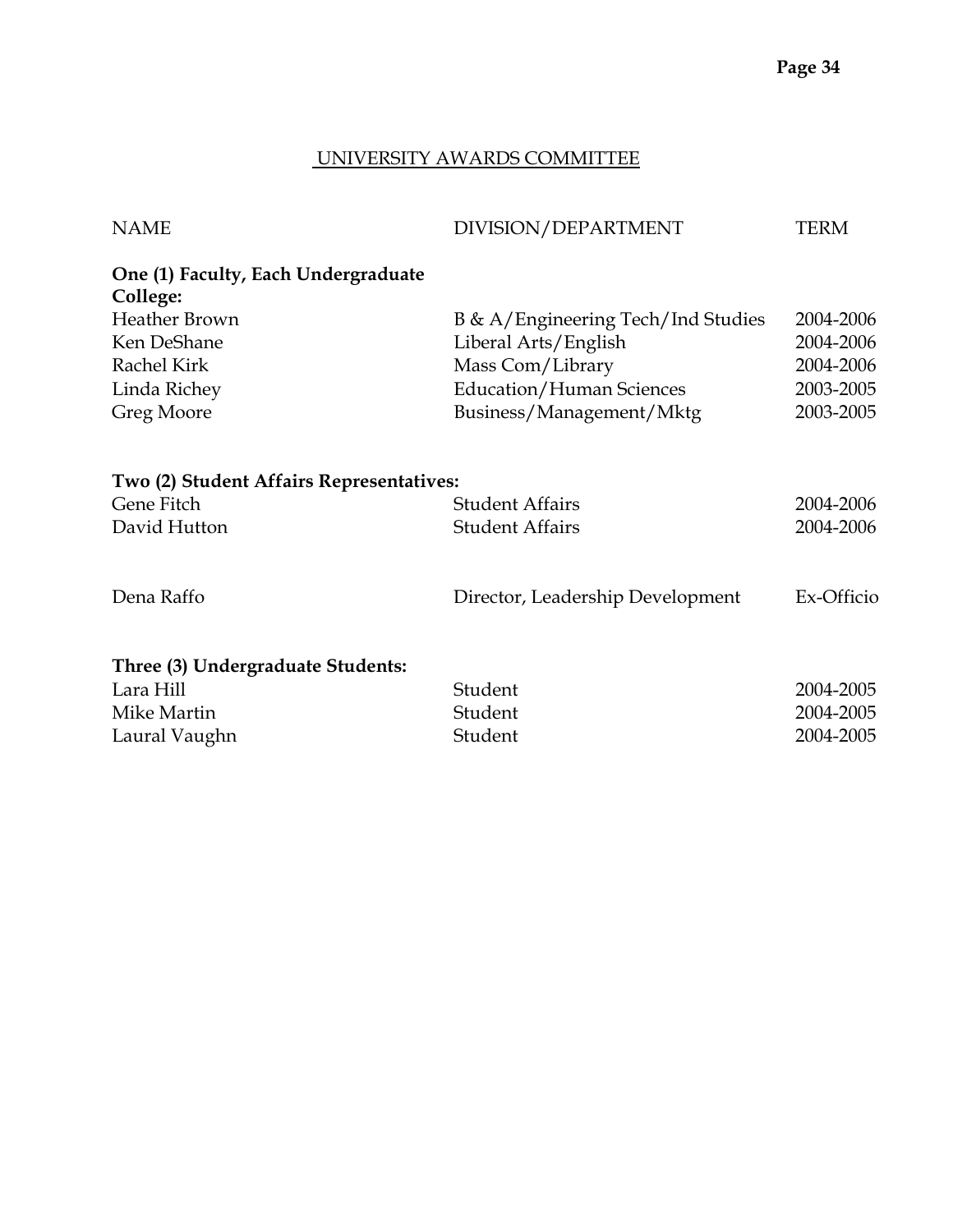#### UNIVERSITY DISCIPLINE COMMITTEE

| <b>NAME</b>                                     | DIVISION/DEPARTMENT             | <b>TERM</b>            |
|-------------------------------------------------|---------------------------------|------------------------|
| One (1) Faculty, Each Undergraduate<br>College: |                                 |                        |
| Stephen Howard                                  | $B \& A/Biology$                | 2004-2006              |
| Carl Ostrowski                                  | Liberal Arts/English            | 2004-2006              |
| Zeny Panol                                      | Mass Com/Journalism             | 2004-2006              |
| Carol Detmer                                    | <b>Education/Human Sciences</b> | 2003-2005              |
| Richard Mpoyi                                   | Business/Management/Mktg        | 2003-2005              |
|                                                 |                                 |                        |
| Four (4) At-Large Faculty:<br>Ken Edmisson      |                                 |                        |
|                                                 | $B \& A/Nursing$                | 2003-2005<br>2003-2005 |
| Jennifer Dooley                                 | Mass Com/Developmental Studies  | 2003-2005              |
| Craig Cornish                                   | Liberal Arts/Music              | 2003-2005              |
| <b>Emily Zietz</b>                              | Business/Economics/Finance      |                        |
| Gene Fitch                                      | Dean, Student Life              | Ex-Officio             |
| Six (6) Students:                               |                                 |                        |
| Rob Patterson                                   | Graduate Student                | 2004-2005              |
| <b>Amber Chauncey</b>                           | Undergraduate Student           | 2004-2005              |
| <b>Brad Hutson</b>                              | Undergraduate Student           | 2004-2005              |
| Dennis Clark                                    | Undergraduate Student           | 2004-2005              |
| Elizabeth Lee                                   | Undergraduate Student           | 2004-2005              |
| <b>Emily Owens</b>                              | Undergraduate Student           | 2004-2005              |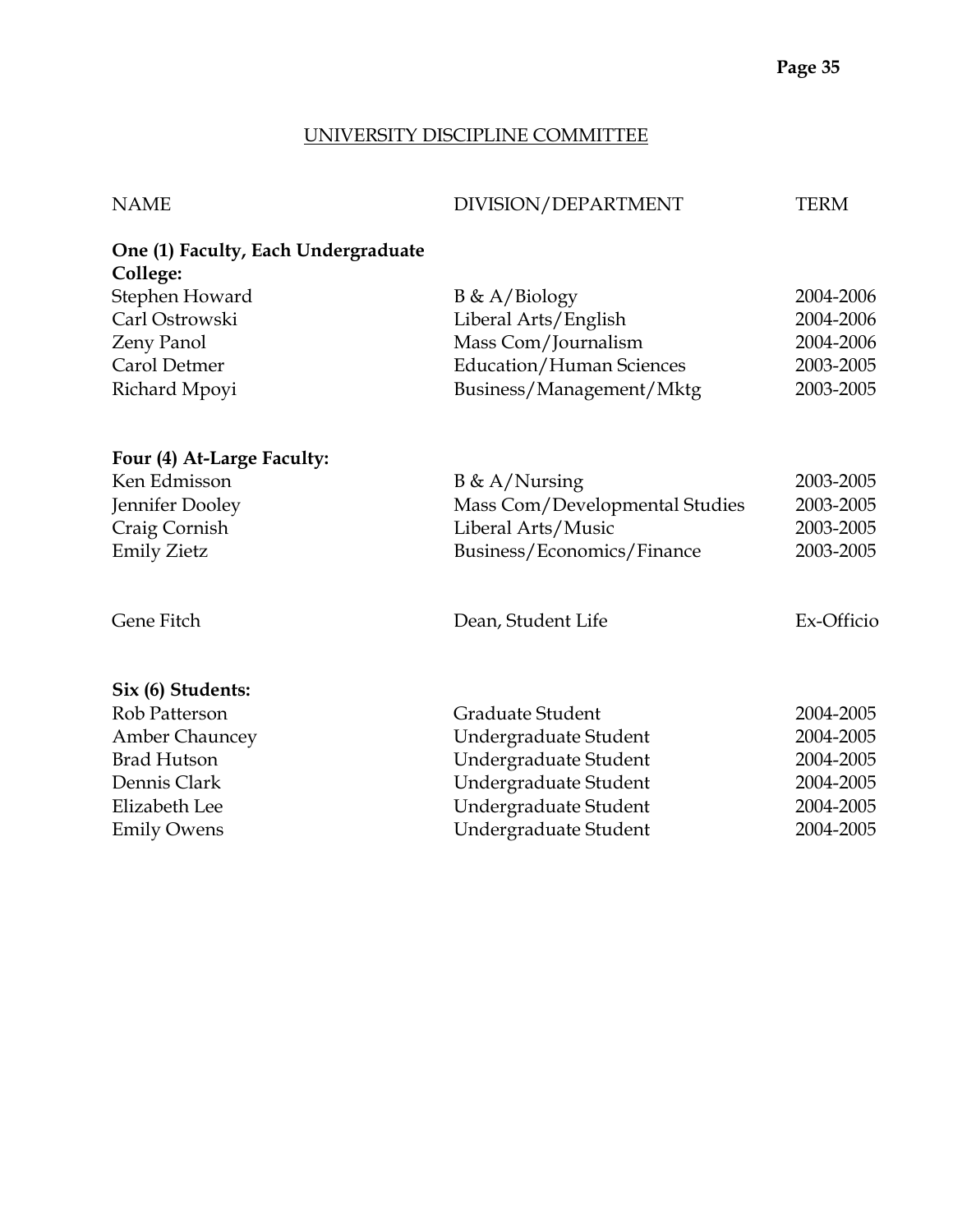## UNIVERSITY RULES COMMITTEE

| <b>NAME</b>                                     | DIVISION/DEPARTMENT                  | TERM       |
|-------------------------------------------------|--------------------------------------|------------|
| One (1) Faculty, Each Undergraduate<br>College: |                                      |            |
| <b>Terrence</b> Lee                             | $B \& A/Chemistry$                   | 2004-2006  |
| Cheryl Flanigan                                 | Mass Com/Developmental Studies       | 2004-2006  |
| Ron Moser                                       | Business/Management/Mktg             | 2004-2005  |
| Phil Waldrop                                    | Education/Elementary/Special Ed      | 2003-2005  |
| <b>Allison Smith</b>                            | Liberal Arts/English                 | 2003-2005  |
|                                                 |                                      |            |
| Two (2) At-Large Faculty:                       |                                      |            |
| Barbara Haskew                                  | Business/Economics/Finance           | 2004-2006  |
| David Hatfield                                  | B & A/Engineering Tech/Ind Studies   | 2003-2005  |
|                                                 |                                      |            |
| Two (2) Student Life Administrators:            |                                      |            |
| Gene Fitch                                      | Asst V.P., Student Affairs           | Ex-Officio |
| Laura Sosh-Lightsy                              | Assistant Dean, Judicial Affairs and | Ex-Officio |
|                                                 | <b>Mediation Services</b>            |            |
| Four (4) Students:                              |                                      |            |
|                                                 | Graduate Student                     | 2004-2005  |
| Ashley Elizabeth Graham                         | <b>Upper-division Undergraduate</b>  | 2004-2005  |
| Sarah Bess Rickman                              | <b>Upper-division Undergraduate</b>  | 2004-2005  |
| Herman D. Taylor                                | <b>Upper-division Undergraduate</b>  | 2004-2005  |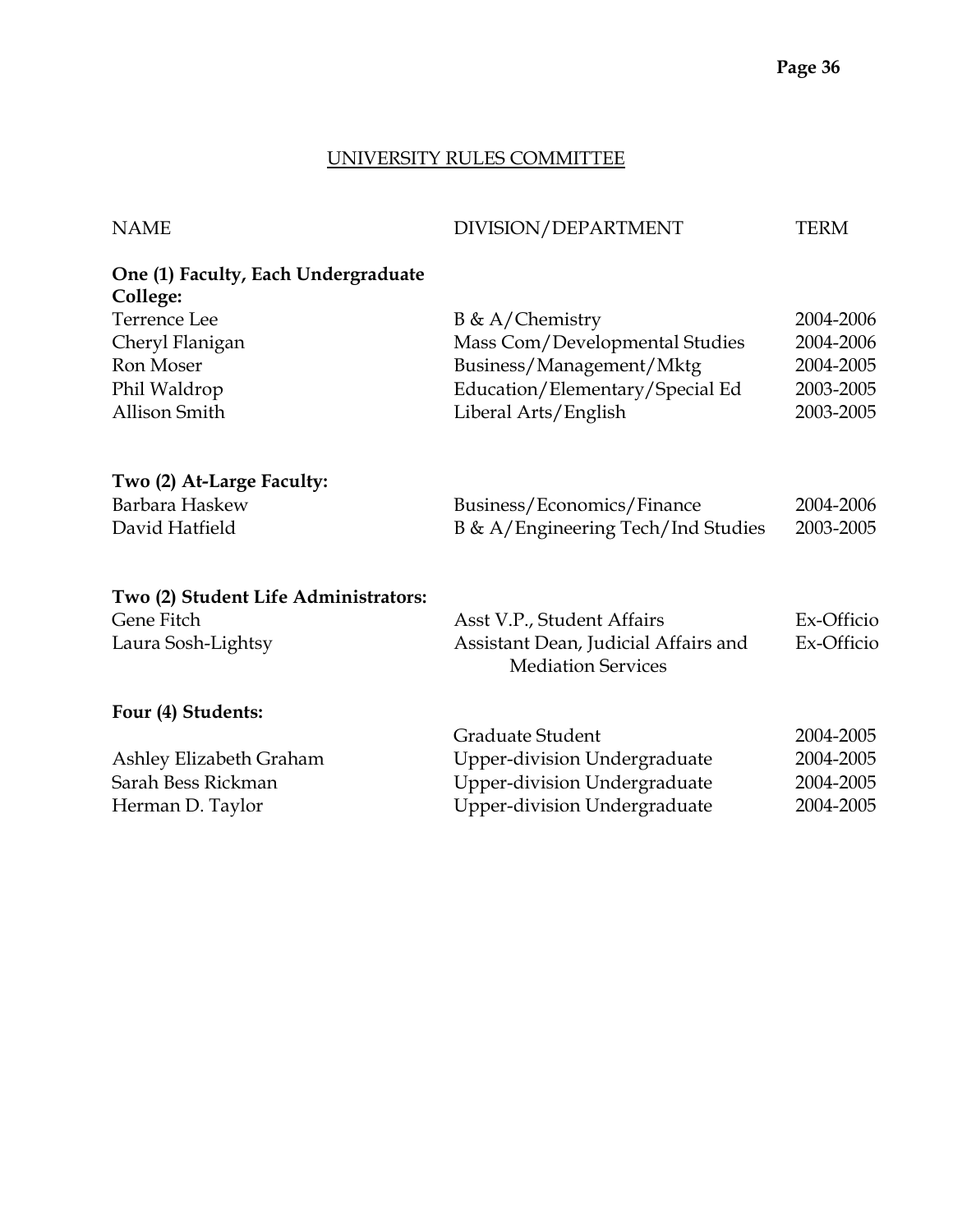## COMMITTEE ON INTERNATIONAL PROGRAMS AND SERVICES

| NAME | DIVISION/DEPARTMENT | TERM |
|------|---------------------|------|
|      |                     |      |

| Two (2) Faculty Each Undergraduate |                                                                               |            |
|------------------------------------|-------------------------------------------------------------------------------|------------|
| College:                           |                                                                               |            |
| Suk Jai Seo                        | B & A/Computer Science                                                        | 2004-2006  |
| Ken Tillery                        | Business/Management/Mktg                                                      | 2004-2006  |
| Catherine Stogner                  | <b>Education/Human Sciences</b>                                               | 2004-2006  |
| Deborah Mistron                    | Liberal Arts/For Lang/Literataures                                            | 2004-2006  |
| David Ryfe                         | Mass Com/Library                                                              | 2004-2006  |
| Ahmad Khansari                     | $B \& A/Mathematics$                                                          | 2003-2005  |
| Mirza Murtaza                      | Business/Computer Info Systems                                                | 2003-2005  |
| Beryl West                         | Education/Psychology                                                          | 2003-2005  |
| Ida Fadzillah                      | Liberal Arts/Sociology/Anthropology                                           | 2003-2005  |
| Mike Alleyne                       | Mass Com/Recording Industry Mgmt                                              | 2003-2005  |
| Tech Wubneh                        | Director, International Prog/Services                                         | Ex-Officio |
| Harry Horne                        | <b>Community Leader</b><br><b>Community Leader</b><br><b>Community Leader</b> |            |
| Romel McMurry                      | Student                                                                       | 2004-2005  |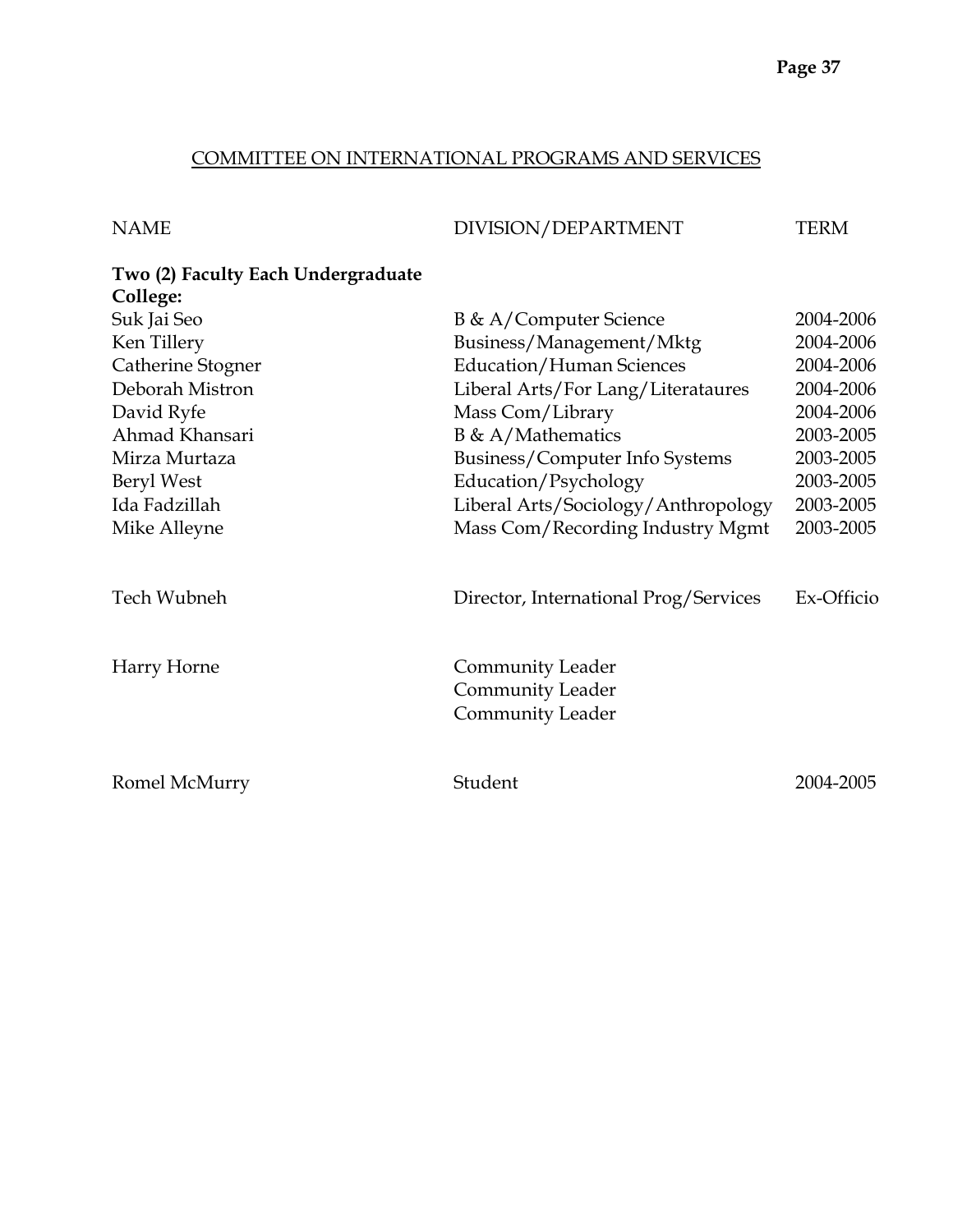#### LOAN AND SCHOLARSHIP COMMITTEE

#### NAME DIVISION/DEPARTMENT TERM

#### **One (1) Faculty, Each Undergraduate College:**

| Jessica Gentry        | $B \& A/Agribusiness/Agriscience$ | 2004-2006 |
|-----------------------|-----------------------------------|-----------|
| Tammie Brown          | Education/Educational Leadership  | 2004-2006 |
| Carol Nies            | Liberal Arts/Music                | 2003-2005 |
| <b>Timothy Graeff</b> | Business/Management/Mktg          | 2003-2005 |
| Lucinda Scanlon       | Mass Com/Library                  | 2003-2005 |
|                       |                                   |           |

#### **Five (5) At-Large Faculty:**

| Liberal Arts/English            | 2004-2006 |
|---------------------------------|-----------|
| Mass Com/Developmental Studies  | 2004-2006 |
| B & A/Computer Science          | 2003-2005 |
| Mass Com/Developmental Studies  | 2003-2005 |
| Education/Elementary/Special Ed | 2003-2005 |
|                                 |           |

Teresa Thomas Director, Records Ex-Officio David Hutton Director, Student Financial Aid Ex-Officio Jane Tipps Director, Guidance Services Ex-Officio

Kurt Purdom Director, Development Consultant John Cothern V.P., Business & Finance Consultant

# **Two (2) Students:**

Beth Franklin Graduate Student 2004-2005 Mary Elizabeth Avent **Undergraduate Student** 2004-2005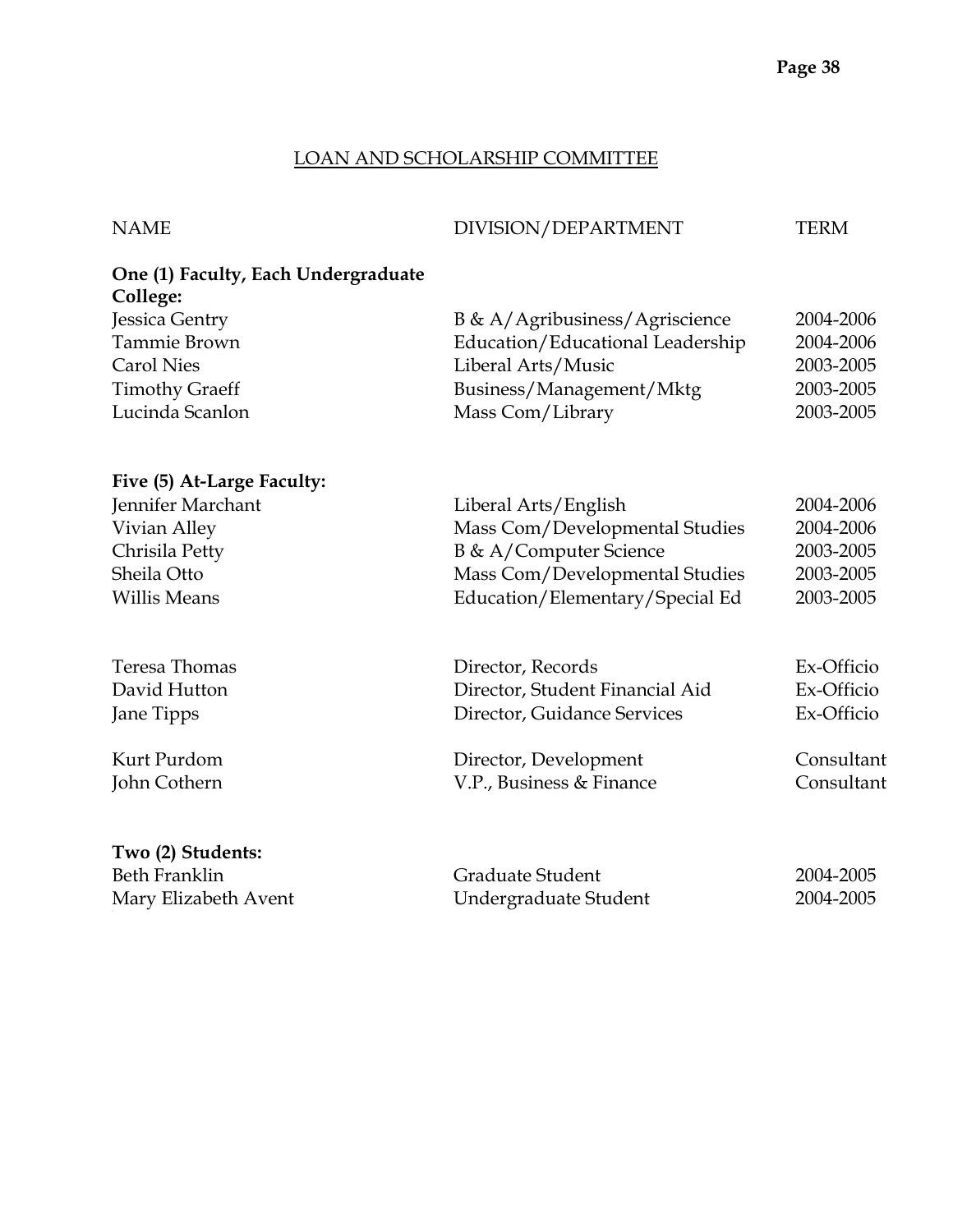#### COMMITTEE ON ADMISSIONS AND STANDARDS

#### NAME DIVISION/DEPARTMENT TERM

# **Two (2) Faculty-Each Undergraduate College:**

| David Hatfield         | B & A/Engineering Tech/Ind Studies | 2004-2006 |
|------------------------|------------------------------------|-----------|
| Tom Strickland         | Business/Economics/Finance         | 2004-2006 |
| Judy Van Hein          | Education/Psychology               | 2004-2006 |
| Theresa Rosenhagen     | Liberal Arts/For Lang/Literatures  | 2004-2006 |
| <b>Frances Henslee</b> | Mass Com/Developmental Studies     | 2004-2006 |
| Tony Johnston          | B & A/Agribusiness/Agriscience     | 2003-2005 |
| William Warren         | Business/Management/Mktg           | 2003-2005 |
| Dana Miller            | <b>Education/Human Sciences</b>    | 2003-2005 |
| Jeong Lee              | Liberal Arts/English               | 2003-2005 |
| John Hitchcock         | Mass Com/Library                   | 2003-2005 |
|                        |                                    |           |

| Sherian Huddleston | Asst Vice Provost, Enrollment Mgmt    | Ex-Officio |
|--------------------|---------------------------------------|------------|
| Abdul Rao          | Dean, College of Graduate Studies     | Ex-Officio |
| Bill Badley        | Director, General Education           | Ex-Officio |
| Tech Wubneh        | Director, International Services/Prog | Ex-Officio |

#### **Two (2) Students-Upperclassmen**

| Tessa Swartz   | Student | 2003-2004 |
|----------------|---------|-----------|
| Mandie Thacker | Student | 2003-2004 |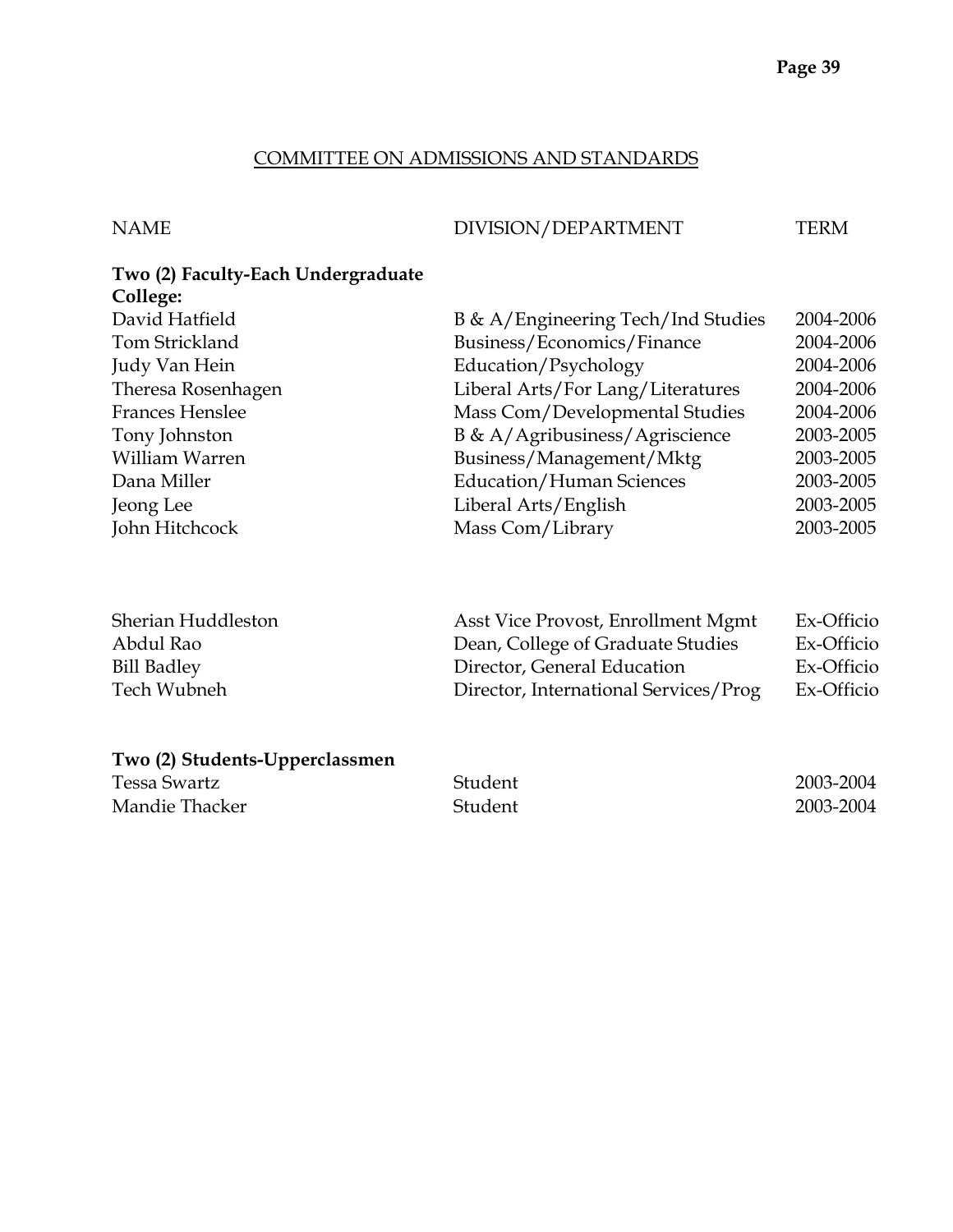### COMMITTEE ON OTHER-RACE UNDERGRADUATE STUDENT RECRUITMENT AND RETENTION

| <b>NAME</b>                                                    | DIVISION/DEPARTMENT                                                                                     | <b>TERM</b>                     |
|----------------------------------------------------------------|---------------------------------------------------------------------------------------------------------|---------------------------------|
| One (1) Faculty-Each Undergraduate College:                    |                                                                                                         |                                 |
| Thuhang Tran                                                   | Business/Management/Mktg                                                                                | 2004-2006                       |
| Sekou Franklin                                                 | Liberal Arts/Political Science                                                                          | 2004-2006                       |
| Clare Bratten                                                  | Mass Com/Electronic Media Com                                                                           | 2004-2006                       |
| Sandra Johnson                                                 | $B \& A/Biology$                                                                                        | 2003-2005                       |
| Doug Winborn                                                   | Education/HPERS                                                                                         | 2003-2005                       |
| Two (2) At-Large Faculty:                                      |                                                                                                         | 2004-2006<br>2004-2006          |
| Lynn Palmer<br>Chris Fleming<br>Ron Malone                     | Director of Admissions<br><b>Assoc Dir for Minority Recruitment</b><br>Geier Statewide Committee Member | Chair<br>Permanent<br>Permanent |
| Two (2) Undergraduate Students:<br>Parisia Harp<br>Kayla Henry | Student<br>Student                                                                                      | 2004-2005<br>2004-2005          |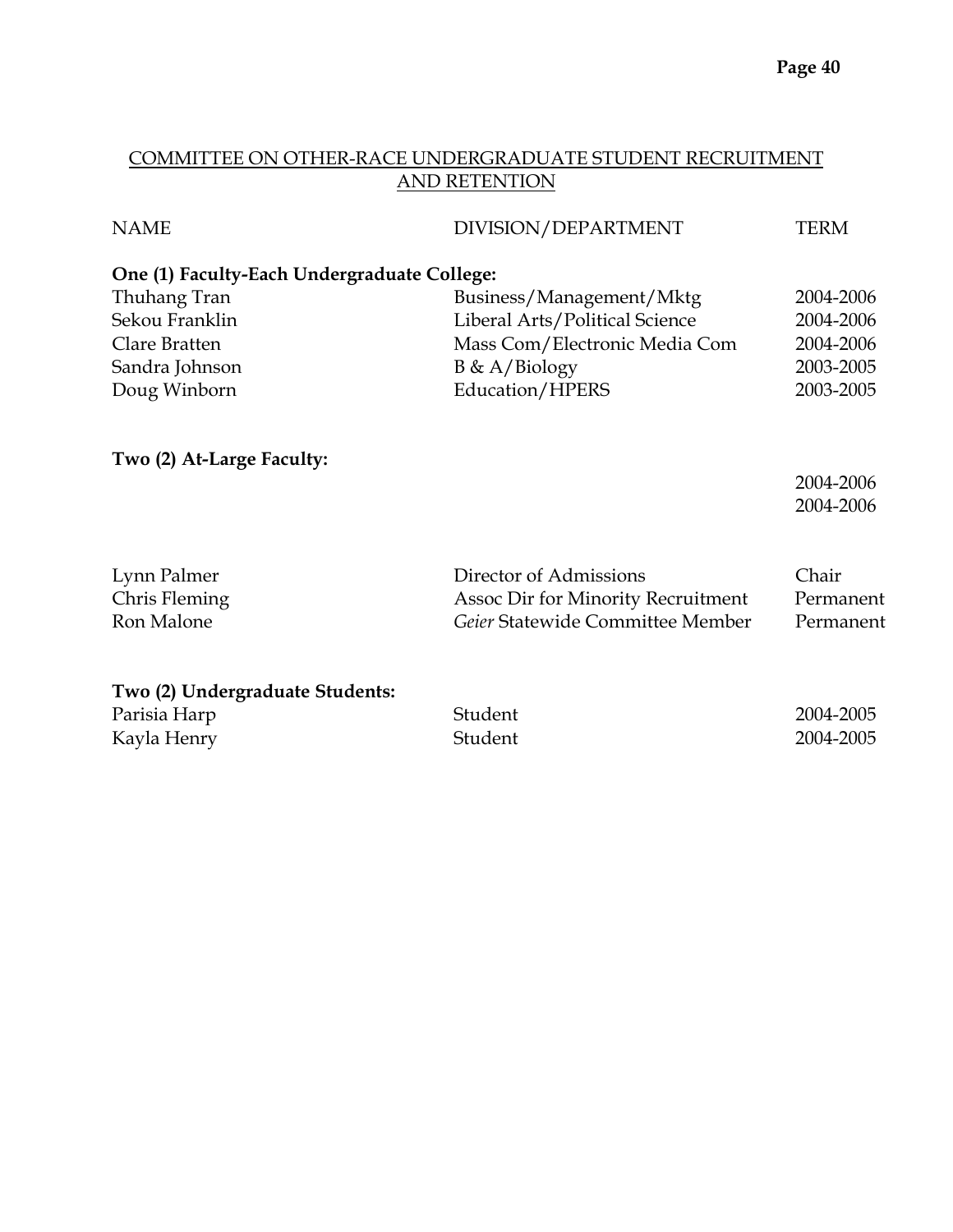#### **The following committee reports to the Vice President for Development and University Relations:**

#### UNIVERSITY RELATIONS COMMITTEE

NAME DIVISION/DEPARTMENT TERM

| Two (2) Faculty, Each Undergraduate |                                  |           |
|-------------------------------------|----------------------------------|-----------|
| College:                            |                                  |           |
| Sheila Marquart                     | $B \& A/Nursing$                 | 2004-2006 |
| Patricia Wall                       | Business/Accounting              | 2004-2006 |
| Lisa Sheehan-Smith                  | <b>Education/Human Sciences</b>  | 2004-2006 |
| Michael Baggarly                    | Liberal Arts/Art                 | 2004-2006 |
| Pam Browne                          | Mass Com/Recording Industry Mgmt | 2004-2006 |
| Preston McDougall                   | $B \& A/Chemistry$               | 2003-2005 |
| Ken Hollman                         | Business/Chair of Insurance      | 2003-2005 |
| Christopher Quarto                  | Education/Psychology             | 2003-2005 |
|                                     | Liberal Arts/                    | 2003-2005 |
| Vivian Alley                        | Mass Com/Developmental Studies   | 2003-2005 |

#### **Two (2) Students:**

Lauren Simpson Student 2004-2005 Ashley Stanley **2004-2005** 

Doug Williams Director, News/Public Affairs Mark Owens Director, Athletic Media Relations Randy O'Brien News Director, WMOT Radio Pat Jackson **Production Manager**, TV Services Joe Bales V.P.,Dev/University Relations Ex-Officio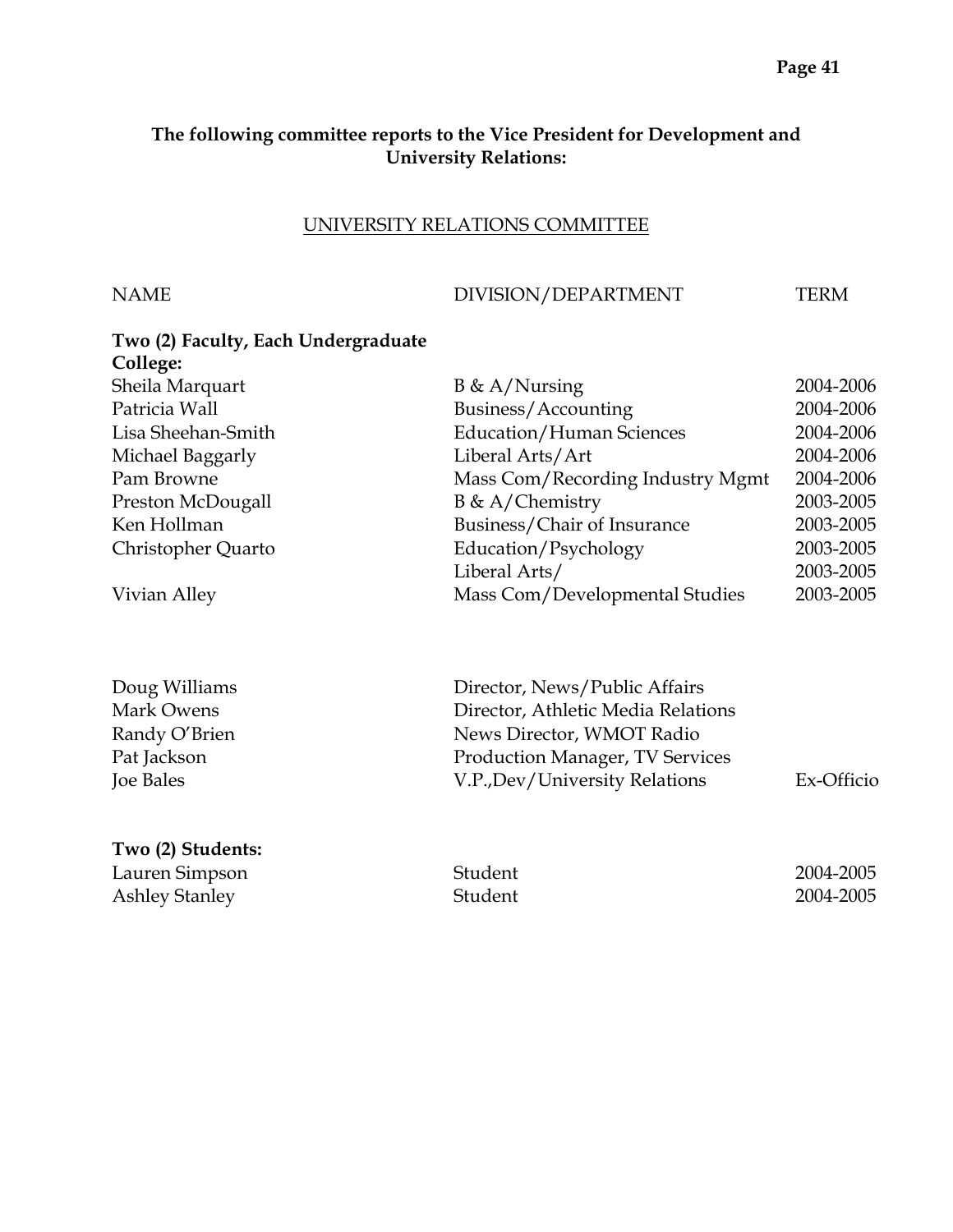## **The following committees report to the Vice President for Information Technology:**

#### INSTRUCTIONAL TECHNOLOGIES DEVELOPMENT COMMITTEE

| <b>NAME</b>                                     | DIVISION/DEPARTMENT              | TERM       |
|-------------------------------------------------|----------------------------------|------------|
| One (1) Faculty, Each Undergraduate<br>College: |                                  |            |
| <b>Becky Seipelt</b>                            | $B \& A/Biology$                 | 2004-2006  |
| H.O. Wilson                                     | Business/Accounting              | 2004-2006  |
| <b>Ellen Garrison</b>                           | Liberal Arts/History             | 2004-2006  |
| Cosette Collier                                 | Mass Com/Recording Industry Mgmt | 2004-2006  |
| <b>Richard Farley</b>                           | Education/HPERS                  | 2003-2005  |
| Two (2) At-Large Faculty:                       |                                  |            |
| <b>Guanping Zheng</b>                           | Mass Com/Electronic Media Com    | 2003-2005  |
| Marc Singer                                     | Business/Management/Mktg         | 2003-2005  |
| One (1) Developmental Studies<br>Faculty:       |                                  |            |
| Nancy McCormick                                 | Developmental Studies            | 2003-2005  |
|                                                 |                                  |            |
| Peter Cunningham                                | <b>Graduate Studies</b>          | Ex-Officio |
| Brenda Kerr                                     | <b>Information Technology</b>    | Ex-Officio |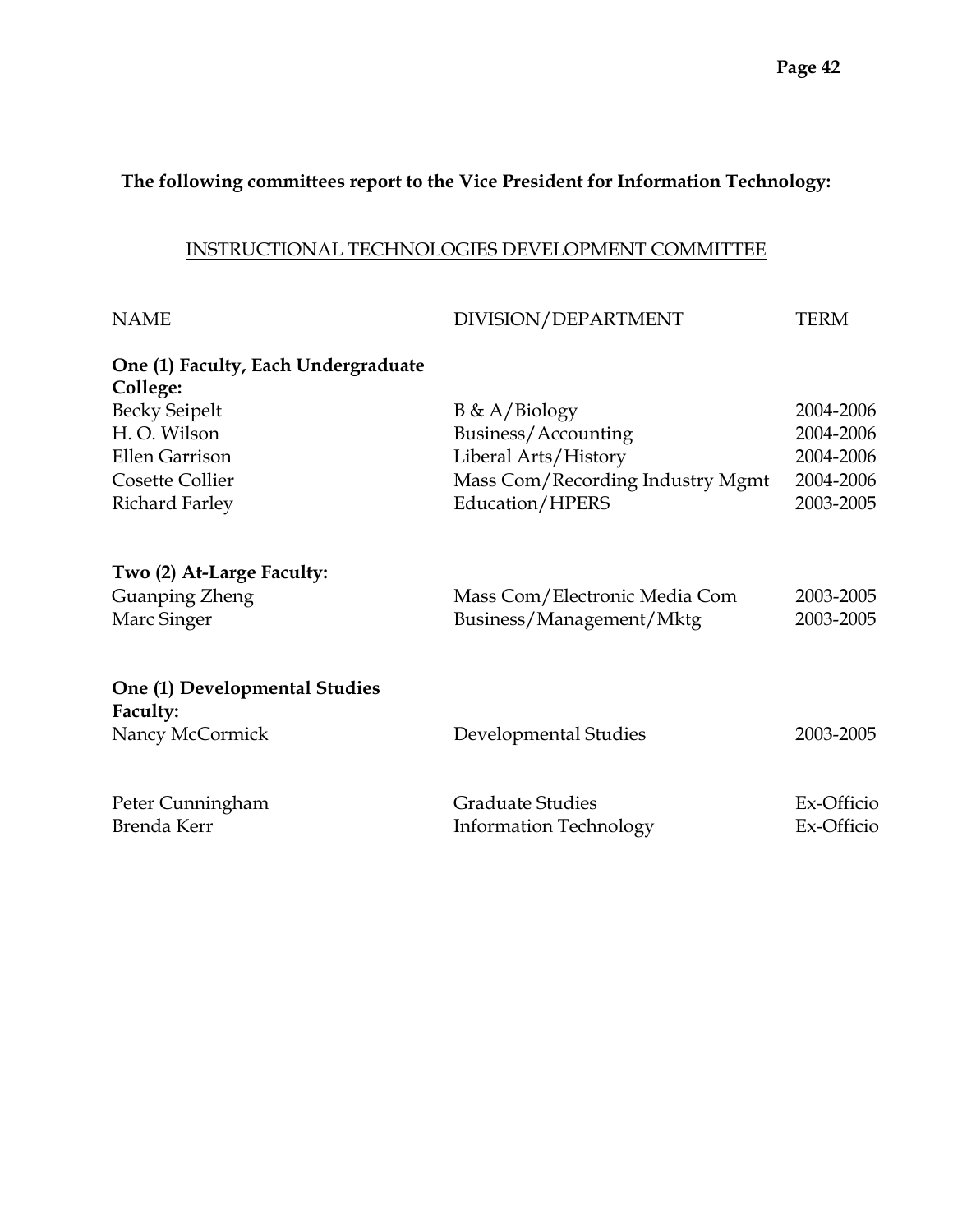#### INSTRUCTIONAL TECHNOLOGY COMMITTEE

## NAME DIVISION/DEPARTMENT TERM

| One (1) Faculty-Each Undergraduate |                        |           |
|------------------------------------|------------------------|-----------|
| College:                           |                        |           |
| Cen Li                             | B & A/Computer Science | 2004-2006 |
| Gordon Freeman                     | Business/BMOM          | 2004-2006 |
| Ray Wong                           | Mass Com/Journalism    | 2003-2005 |
| Jean Nagy                          | Liberal Arts/Art       | 2003-2005 |
| Norm Weatherby                     | Eduation/HPERS         | 2003-2005 |

| Tom Cheatham      | Academic Dean                        | 2003-2005  |
|-------------------|--------------------------------------|------------|
| Connie Jones      | Academic Chair                       | 2003-2005  |
| David Robinson    | Manager, Library Automation          | 2003-2005  |
| <b>Mike Gower</b> | Administrator, Business/Finance      | 2003-2005  |
| Lucinda Lea       | V.P., Information Technology         | Permanent  |
| Deb Sells         | <b>Administrator-Student Affairs</b> | 2003-2005  |
| Amy Burks         | Administrator-Student Affairs        | 2003-2005  |
| Carlos Coronel    | Computer Lab Director/Faculty        | 2003-2005  |
| Larry Burriss     | President, Faculty Senate            | 2004-2005  |
| Dan Pfeifer       | Past President, Faculty Senate       | 2004-2005  |
| Watson Hannah     | Director of Academic Technology      | Ex-Officio |
| Jon Stewart       | Student                              | 2004-2005  |
| Ryan Smith        | Student                              | 2004-2005  |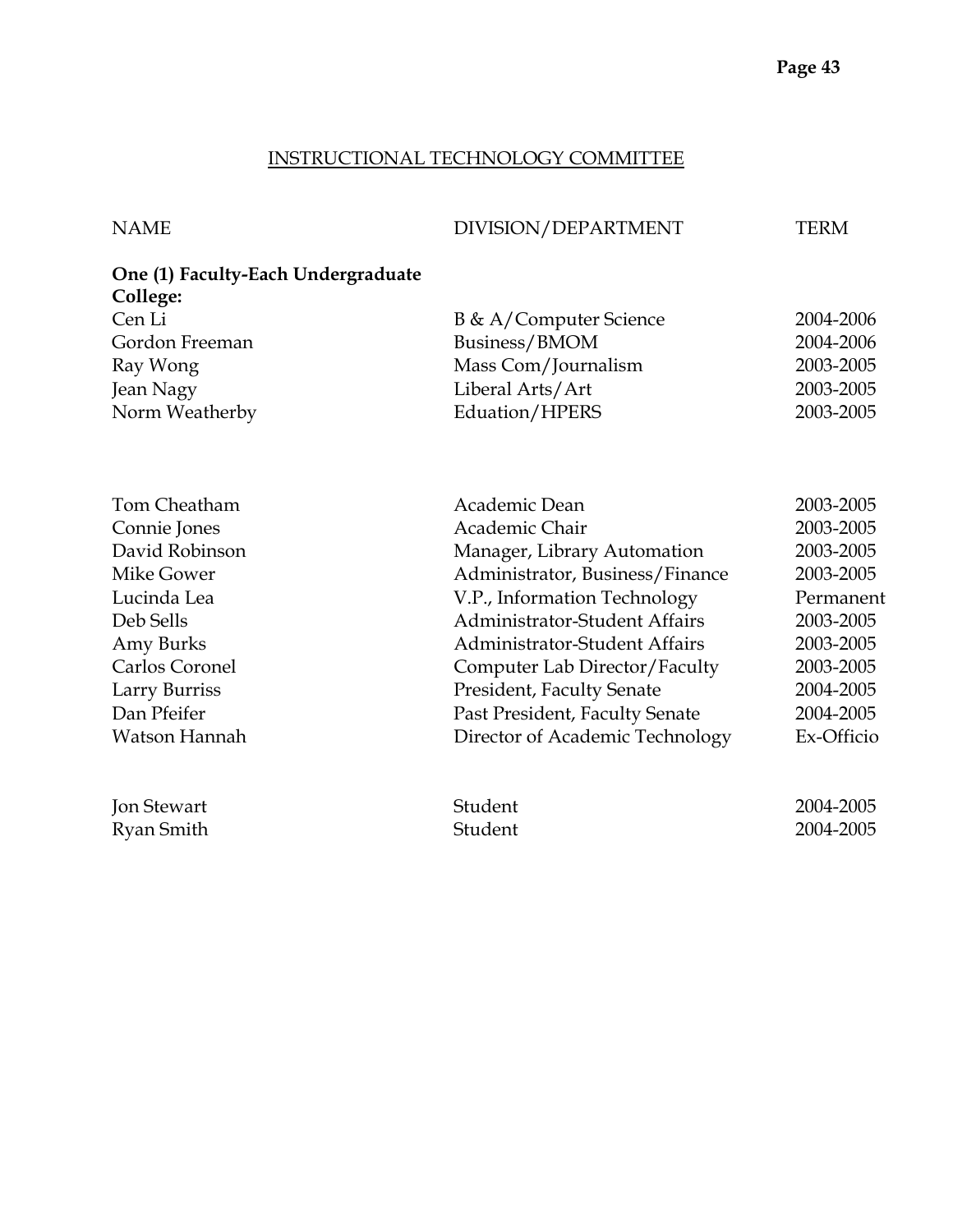## ADMINISTRATIVE COMPUTING COMMITTEE

| <b>NAME</b>                         | DIVISION/DEPARTMENT                         | TERM       |
|-------------------------------------|---------------------------------------------|------------|
| One (1) Administrator-Each VP Area: |                                             |            |
| Joe Whitefield                      | Business/Finance                            | 2003-2005  |
| John Lynch                          | Development/University Relations            | 2003-2005  |
| Faye Parham                         | Academic Affairs/Inst Effectiveness         | 2003-2005  |
| Debra Sells                         | <b>Student Affairs/Student Support Serv</b> | 2004-2006  |
| Lucinda Lea                         | <b>Information Technology</b>               | Permanent  |
| Kimberly Edgar                      | President's Division                        | 2003-2005  |
| Two (2) At-Large Administrators:    |                                             |            |
| Sherian Huddleston                  | Academic Affairs/Enrollment Mgmt            | 2004-2006  |
| Mike Gower                          | Business/Finance                            | 2004-2006  |
| Lisa Rogers                         | <b>Adm Information System Services</b>      | Ex-Officio |
| Greg Schaffer                       | <b>Network Services</b>                     | Ex-Officio |
| One (1) Student:                    |                                             |            |
| <b>Jon Stewart</b>                  | <b>Student Government Association</b>       | 2004-2005  |